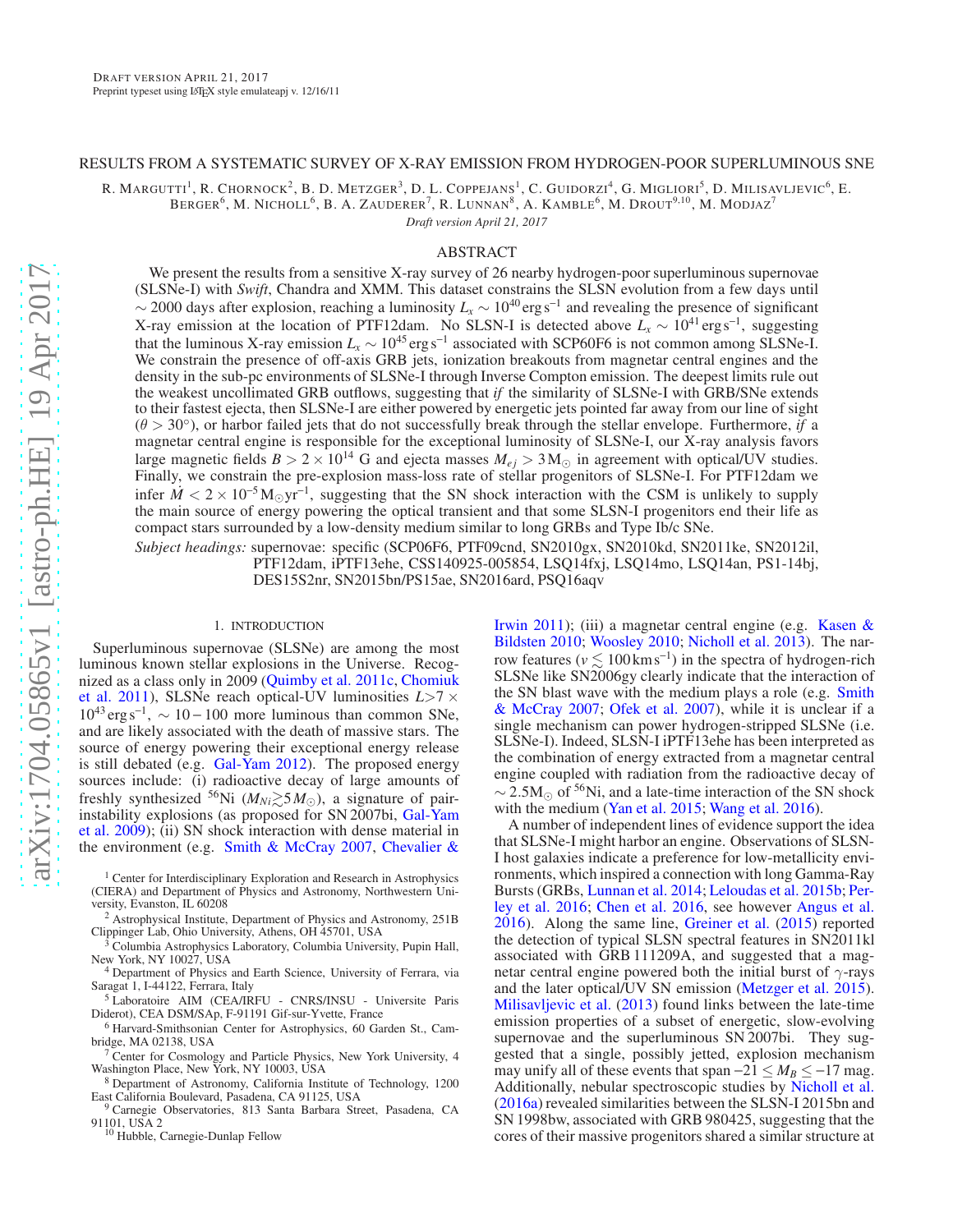the time of collapse. In another source, SLSN-I Gaia 16apd, [Nicholl et al.](#page-12-13) [\(2017\)](#page-12-13) further demonstrate that the luminous excess of UV emission originates from a central source of energy, rather then reduced UV absorption or shock interaction with a thick medium (see however [Yan et al. 2016\)](#page-12-14). Finally, luminous X-ray emission has been detected at the location of the SLSN-I SCP06F6 [\(Gänsicke et al. 2009\)](#page-11-8) with luminosity  $L_x \sim 10^{45} \text{ erg s}^{-1} \sim 70 \text{ days}$  (rest-frame) after the explosion [\(Levan et al. 2013\)](#page-12-15). At this epoch, SCP06F6 even outshines GRBs by a large factor, suggesting the presence of a still-active central engine that manifests itself through very luminous and long-lasting X-ray emission [\(Levan et al. 2013;](#page-12-15) [Metzger et al. 2015\)](#page-12-10). Before our effort, SCP06F6 was the only SLSN-I for which an X-ray source was detected at a location consistent with the optical transient.

These observational results suggest a connection between SLSNe-I and engine-driven SNe. However, it is not yet known how the properties of the engines (successful jet? relativistic ejecta? collimated or spherical central-engine powered outflow?), progenitor stars, and circumstellar environments would compare. Here we present the results from a systematic search for X-ray emission from SLSNe-I both at early and at late times, which directly depends on the properties of the immediate environment and central engine (if any). The direct detection of the stellar progenitors of SLSNe-I in pre-explosion optical images is not possible due to their large distances  $(z \ge 0.1)$ . Sampling the circumstellar density profile in the closest environment is thus the most direct probe of their progenitors and their recent mass-loss history before stellar death.

The dataset that we present here includes the deepest X-ray observations of SLSNe-I with *Swift*, XMM and the Chandra X-ray Observatory (CXO), extending from the time of discovery until ∼2000 days (rest-frame) after explosion and led to the discovery of X-ray emission at the location of the slowly evolving SLSN-I PTF12dam. These observations, described in Sec. [2,](#page-1-0) indicate that superluminous X-ray emission similar to what was observed in association with SCP06F6 is not common in SLSNe-I (Sec. [3\)](#page-5-0) and allow us to place meaningful constraints on the environment density at the SLSN site (Sec. [4\)](#page-5-1). We constrain the properties of central engines in SLSNe-I in Sec. [5](#page-7-0) by investigating the presence of late-time X-ray re-brightenings that can either be due to emission from off-axis collimated relativistic outflows similar to GRBs, or to the ionization breakouts from magnetar central engines (Met-zger et al. [2014](#page-12-16)). Conclusions are drawn in Sec. [6.](#page-10-0)

#### 2. X-RAY OBSERVATIONS AND ANALYSIS

<span id="page-1-0"></span>Since 2011, we routinely followed up all publicly announced nearby  $(z \leq 0.5)$  SLSNe-I with *Swift-XRT* with a series of observations acquired between the time of discovery and ∼ 360 days (rest-frame) after explosion. For a subset of events we acquired deep X-ray observations with dedicated programs on the Chandra X-ray Observatory (CXO) and XMM-*Newton*. Additionally, we searched the *Swift*-XRT, CXO and XMM archives for serendipitous or unpublished observations of SLSNe-I discovered before May 2016. Our final sample consists of 26 SLSNe-I discovered between 2006 and May 2016. The dataset covers the time range between ∼days after explosion until ∼ 2000 days (rest-frame), and comprises  $\sim$  700 hrs of observations. We update the X-ray observations of the sample of 11 SLSNe-I from [Levan et al.](#page-12-15) [\(2013\)](#page-12-15) with



<span id="page-1-2"></span>FIG. 1.— X-ray observations of SLSNe-I spanning the time range ∼10- 2000 days (red circles for upper limits, black circles for detections) show that superluminous X-ray emission of the kind detected at the location of SCP06F6 [\(Gänsicke et al. 2009](#page-11-8), [Levan et al. 2013\)](#page-12-15) is not common. Black stars: X-ray emission at the location of ASASSN-15lh [\(Margutti et al.](#page-12-17) [2017b](#page-12-17)), which has a very disputed physical origin. Black squares: X-ray afterglow of GRB 112109A, associated with the over-luminous SN 2011kl [\(Greiner et al. 2015\)](#page-11-7).

the most recent data $11$  [and we add 15 new SLSNe-I.](#page-11-9) Inserra et al. [\(2017](#page-11-9)) present a selection of *Swift*-XRT observations of three SLSNe. The much longer temporal baseline and better sensitivity of the X-ray dataset presented here allow us to constrain the environments and the properties of central engines possibly powering the SLSN emission.

We divide our sample into three groups: the "gold sample" (Table [1\)](#page-2-0) contains 4 SLSNe-I with X-ray detections or well sampled optical bolometric light-curve and deep X-ray limits obtained with XMM or the CXO. The "bronze sample" contains 12 SLSNe-I with sparser optical data but with good *Swift*-XRT X-ray coverage (Table [2\)](#page-2-1), while the "iron sample" comprises 10 SLSNe-I with very sparse optical and X-ray data (Table [3\)](#page-3-0). Given the peculiar nature of ASASSN-15lh [\(Metzger et al. 2015;](#page-12-10) [Dong et al. 2016](#page-11-10); [Leloudas et al.](#page-12-18) [2016;](#page-12-18) [van Putten & Della Valle 2016](#page-12-19); [Chatzopoulos et al.](#page-11-11) [2016;](#page-11-11) [Dai et al. 2015;](#page-11-12) [Sukhbold & Woosley 2016](#page-12-20)[;](#page-11-13) Bersten et al. [2016;](#page-11-13) [Kozyreva et al. 2016;](#page-12-21) [Godoy-Rivera et al. 2016](#page-11-14); [Margutti et al. 2017a](#page-12-22)), this transient is not part of the sample of bona fide SLSNe-I analyzed here. However, we discuss and compare the X-ray properties of ASASSN-15lh in the context of SLSNe-I in Sec. [4,](#page-5-1) [5.1](#page-7-1) and [5.2.](#page-9-0)

*Swift*-XRT data have been analyzed using HEASOFT (v6.18) and corresponding calibration files, following standard procedures (see [Margutti et al. 2013a](#page-12-23) for details). For each SLSN-I we provide stacked flux limits (for visualization purposes only), and flux limits derived from individual ob-servations (Table [5](#page-14-0) in Appendix [A\)](#page-12-24). CXO data have been analyzed with the CIAO software package (v4.9) and correspond-

<span id="page-1-1"></span>Note that PTF11dsf and CSS121015, included by [Levan et al.](#page-12-15) [\(2013](#page-12-15)) in the sample of SLSNe-I are in fact H-rich events (see [Benetti et al. 2014;](#page-11-15) [Perley et al. 2016\)](#page-12-9). Additionally, for PTF11dsf an AGN interpretation cannot be ruled out [\(Perley et al. 2016](#page-12-9)). For these reasons, we do not include these two events in our sample of SLSNe-I.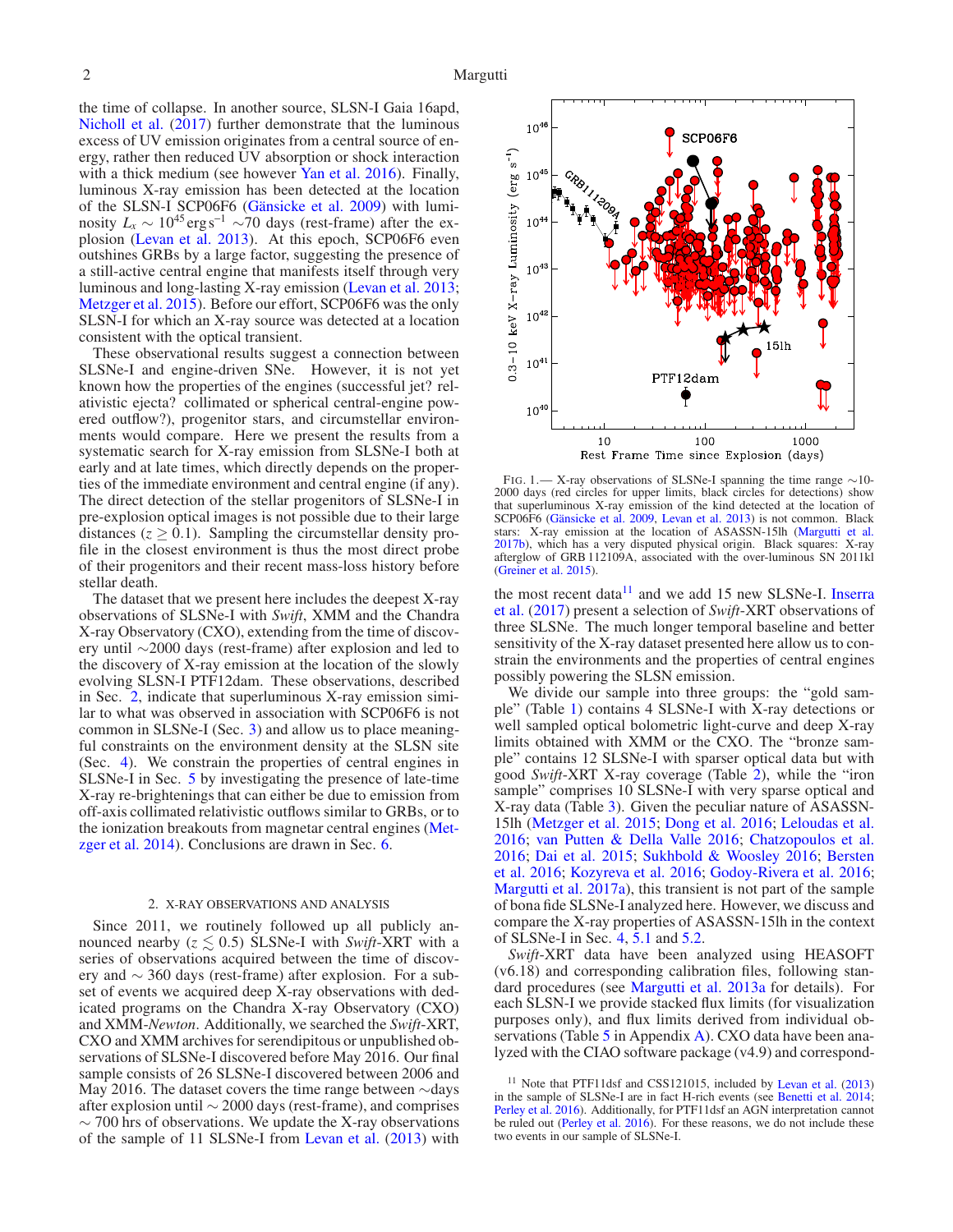TABLE 1 GOLD SAMPLE.

<span id="page-2-0"></span>

| <b>SN</b>           |                | аL<br>(Mpc) | Discovery Date<br>(MJD)                  | <b>Inferred Explosion Date</b><br>(MJD)  | $NH_{MW}$<br>$(10^{20} \text{cm}^{-2})$ | Instrument           |
|---------------------|----------------|-------------|------------------------------------------|------------------------------------------|-----------------------------------------|----------------------|
| SCP06F6<br>PTF12dam | 1.189<br>0.107 | 8310<br>498 | 53787 <sup>a</sup><br>56037 <sup>a</sup> | 53767 <sup>b</sup><br>56022 <sup>c</sup> | 0.885<br>1.11                           | XMM+CXO<br>Swift+CXO |
| $PS1-14bi$          | 0.521          | 3012        | 56618 <sup>d</sup>                       | $56611$ <sup>e</sup>                     | 1.71                                    | <b>XMM</b>           |
| SN 2015bn/PS15ae    | 0.1136         | 513.2       | 57014 <sup>f</sup>                       | 57013 <sup>g</sup>                       | 2.37                                    | Swift+XMM            |

<sup>a</sup>From [Levan et al.](#page-12-15) [\(2013\)](#page-12-15).

<span id="page-2-2"></span><sup>b</sup>The time of peak is MJD 53872. The rise time is ∼ 50 days in the rest frame [\(Barbary et al. 2009](#page-11-16)).

<span id="page-2-3"></span><sup>c</sup>The light-curve reached maximum light on MJD 56088 and the rest-frame rise-time is ∼ 60 days [\(Nicholl et al. 2013](#page-12-3)).

<span id="page-2-4"></span><sup>d</sup>From [Lunnan et al.](#page-12-25) [\(2016\)](#page-12-25).

<span id="page-2-5"></span><sup>e</sup>[Lunnan et al.](#page-12-25) [\(2016\)](#page-12-25) estimate a peak time on MJD 56801.3 and a rest-frame rise-time  $\geq 125$  days.

<span id="page-2-7"></span><span id="page-2-6"></span><sup>f</sup>From [Nicholl et al.](#page-12-12) [\(2016a\)](#page-12-12).

<span id="page-2-8"></span><span id="page-2-1"></span><sup>g</sup>The SN reached *r*− band maximum light on MJD 57102 [\(Nicholl et al. 2016a\)](#page-12-12). The rise-time inferred by [Nicholl et al.](#page-12-12) [\(2016a\)](#page-12-12) is ∼ 80 days in the rest-frame.

TABLE 2 BRONZE SAMPLE.

| <b>SN</b>          | Z       | $d_L$<br>(Mpc) | Discovery Date<br>(MJD) | <b>Inferred Explosion Date</b><br>(MJD) | $NH_{MW}$<br>$(10^{20} \text{cm}^{-2})$ | Instrument |
|--------------------|---------|----------------|-------------------------|-----------------------------------------|-----------------------------------------|------------|
| PTF09cnd           | 0.258   | 1317           | $55025^{\rm a}$         | 55006 <sup>b</sup>                      | 2.20                                    | Swift+XMM  |
| SN 2010gx          | 0.230   | 1156           | 55260 <sup>a</sup>      | $55251$ <sup>c</sup>                    | 3.28                                    | Swift      |
| SN 2010kd          | 0.101   | 468            | 55453 <sup>a</sup>      | 55398 <sup>d</sup>                      | 2.32                                    | Swift      |
| SN 2011ke          | 0.143   | 682            | $55650^{\rm a}$         | $55649$ <sup>e</sup>                    | 1.27                                    | Swift+CXO  |
| SN 2012il          | 0.175   | 851            | 55926 <sup>a</sup>      | $55919^e$                               | 2.38                                    | Swift      |
| iPTF13ehe          | 0.3434  | 1833           | $56621^{f}$             | 56496.48                                | 4.30                                    | Swift      |
| LSQ14mo            | 0.253   | 1288           | 56687 <sup>h</sup>      | 56624 <sup>i</sup>                      | 6.59                                    | Swift      |
| LSO14an            | 0.163   | 787            | 56689 <sup>J</sup>      | 56513                                   | 6.13                                    | Swift      |
| CSS140925-005854   | 0.46    | 2590           | 56920 $k$               | 56900 <sup>k</sup>                      | 3.99                                    | Swift      |
| LSQ14fxj           | 0.36    | 1937           | $56942$ <sup>1</sup>    | $56872^m$                               | 3.28                                    | Swift      |
| DES15S2nr          | 0.220   | 1099           | 57251 <sup>n</sup>      | $57251^{\circ}$                         | 3.02                                    | Swift      |
| SN 2016ard/PS16agv | 0.2025P | 988            | 574389                  | 57393 <sup>r</sup>                      | 3.97                                    | Swift      |

<sup>a</sup>From [\(Levan et al. 2013\)](#page-12-15).

<span id="page-2-9"></span><sup>b</sup>From [Quimby et al.](#page-12-0) [\(2011c](#page-12-0)), the peak time is MJD 55069.145 and the rest-frame rise-time is  $\sim$  50 days.

<span id="page-2-10"></span>From [Quimby et al.](#page-12-0) [\(2011c](#page-12-0)), the peak time is MJD 55279 and the rest-frame rise-time is  $\sim$  23 days.

<span id="page-2-11"></span><sup>d</sup>[Vinko et al.](#page-12-26) [\(2012\)](#page-12-26) report that SN2010kd reached maximum light 40 days after discovery. We assume a 50 day rest-frame rise-time.

<span id="page-2-12"></span><sup>e</sup>From [Inserra et al.](#page-11-17) [\(2013\)](#page-11-17).

<span id="page-2-13"></span> ${}^{\text{f}}$ From [Yan et al.](#page-12-5) [\(2015\)](#page-12-5).

<span id="page-2-14"></span><sup>g</sup>[Yan et al.](#page-12-5) [\(2015\)](#page-12-5) report a range of explosion dates between MJD 56470.8 and MJD 56522.0. We use the middle date MJD 56496.4.

<span id="page-2-15"></span>h<sub>From [Leloudas et al.](#page-12-27) [\(2015a](#page-12-27)).</sub>

<span id="page-2-17"></span><span id="page-2-16"></span><sup>i</sup>Peak time on MJD 56699 [\(Leloudas et al. 2015a\)](#page-12-27). The pre-max evolution is only sparsely sampled (see [Leloudas et al. 2015a\)](#page-12-27). We assume a 50-day rest-frame rise-time, similar to other SLSNe-I.

<sup>j</sup>From [Jerkstrand et al.](#page-11-18) [\(2016](#page-11-18)).

<span id="page-2-18"></span><sup>k</sup>From the CRTS source catalog http://nesssi.cacr.caltech.edu/catalina/AllSN.html

<span id="page-2-19"></span><sup>1</sup>From [Smith et al.](#page-12-28) [\(2014](#page-12-28)).

<span id="page-2-20"></span>m According to [Smith et al.](#page-12-28) [\(2014](#page-12-28)), on Nov 22, 2014 the transient was 4-5 weeks rest-frame after maximum light. The inferred time of maximum light is MJD 56940. We assume a 50-day rest-frame rise-time.

<span id="page-2-21"></span><sup>n</sup>From [D'Andrea et al.](#page-11-19) [\(2015](#page-11-19)).

<span id="page-2-22"></span><sup>o</sup>Very sparse photometric coverage. On MJD 57286 [D'Andrea et al.](#page-11-19) [\(2015](#page-11-19)) report that the transient is still before peak. We adopt the discovery date as a rough proxy for the explosion date here.

<span id="page-2-23"></span><sup>p</sup>From Blanchard et al., in prep.

<span id="page-2-24"></span><sup>q</sup>From http://star.pst.qub.ac.uk/ps1threepi/psdb/public/

<span id="page-2-26"></span><span id="page-2-25"></span><sup>r</sup>The peak time is MJD 57453 from http://star.pst.qub.ac.uk/ps1threepi/psdb/public/ We assume a 50-day rest-frame rise time.

ing calibration files. Standard ACIS data filtering has been applied. XMM data have been analyzed with SAS (v15.0). For the non-detections, we perform a flux calibration adopting a power-law spectral model with index  $\Gamma = 2$  corrected for the Galactic neutral-hydrogen absorption along the line of sight (Tables [1,](#page-2-0) [2,](#page-2-1) [3\)](#page-3-0), as inferred from [Kalberla et al.](#page-11-20) [\(2005\)](#page-11-20). The details on X-ray observations of specific SLSNe-I are provided in Sec.  $2.1$  for the gold sample, and in [A](#page-12-24)ppendix A for all the other SLSNe-I. Data tables can also be found in Appendix [A.](#page-12-24) Figure [1](#page-1-2) shows the complete sample of X-ray <span id="page-2-27"></span>observations of SLSNe-I.

#### 2.1. *Gold Sample*

There are four objects in the gold sample: SCP06F6, PTF12dam, PS1-14bj, and SN 2015bn (Table [1\)](#page-2-0). In this section we describe the discovery and properties of each object in the gold sample.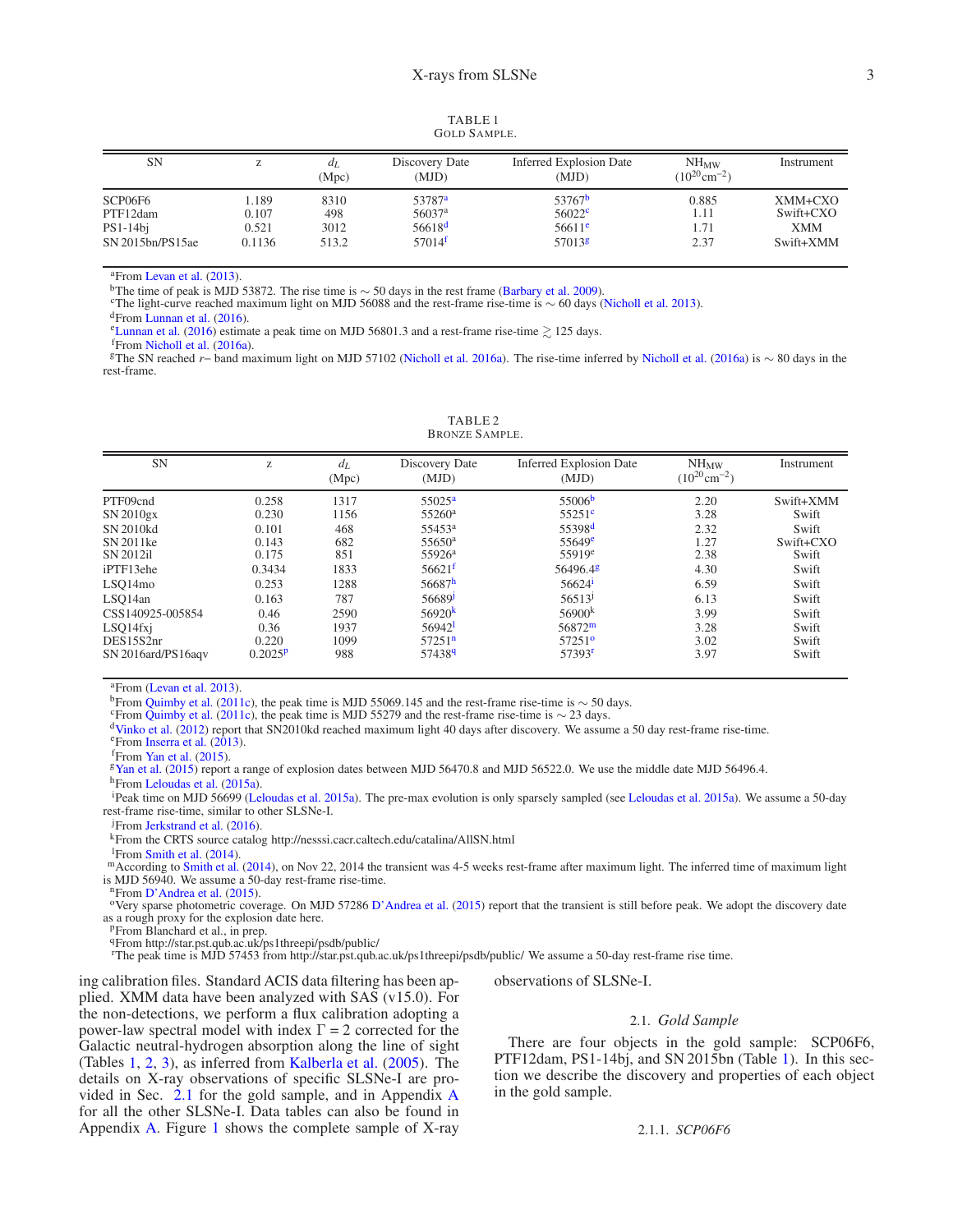<span id="page-3-0"></span>

| <b>SN</b>                       | Z              | $d_L$<br>(Mpc) | Discovery Date<br>(MJD)                  | <b>Inferred Explosion Date</b><br>(MJD)  | $NH_{MW}$<br>$(10^{20} \text{cm}^{-2})$ | Instrument     |
|---------------------------------|----------------|----------------|------------------------------------------|------------------------------------------|-----------------------------------------|----------------|
| SN2009jh/PTF09cwl<br>PTF09atu   | 0.349<br>0.501 | 1868<br>2870   | 55010 <sup>a</sup><br>55016 <sup>a</sup> | 55010 <sup>b</sup><br>54988 <sup>c</sup> | 1.49<br>3.79                            | Swift<br>Swift |
| PTF10aagc<br>SN 2010md/PTF10hgi | 0.207<br>0.098 | 1027<br>463    | Unclear<br>55331 <sup>a</sup>            | 55413 <sup>d</sup><br>55323 <sup>e</sup> | 2.61<br>5.81                            | Swift<br>Swift |
| $PS1-11$ bdn<br>PTF11rks        | 0.738<br>0.19  | 4601<br>933    | $55910.4$ <sup>f</sup><br>$55916^a$      | 55889.2f<br>$55912^e$                    | 3.76<br>4.66                            | Swift<br>Swift |
| DES15C3hav                      | 0.392          | 2142           | 57310 <sup>g</sup>                       | 57270 <sup>h</sup>                       | 0.705                                   | Swift          |
| OGLE15qz                        | 0.63           | 3790           | 57264                                    | 57264                                    | 4.28                                    | Swift          |
| OGLE15sd                        | 0.656          | 3319           | 57295                                    | 572951                                   | 9.44                                    | Swift          |
| PS16op                          | 0.48           | 2726           | 57398 <sup>J</sup>                       | 57323 <sup>k</sup>                       | 6.73                                    | Swift          |

<sup>a</sup>From [Levan et al.](#page-12-15) [\(2013\)](#page-12-15).

<span id="page-3-1"></span><sup>b</sup>The time of peak is MJD 55081 and the rise time is ∼ 50 days in the rest frame [\(Quimby et al. 2011c](#page-12-0)).

<span id="page-3-2"></span><sup>c</sup>The time of maximum light is MJD 55063 [\(Quimby et al. 2011c](#page-12-0)). We assume a 50-day rise-time in the rest-frame.

<span id="page-3-3"></span><sup>d</sup>The time of maximum light is MJD 55473 [\(Perley et al. 2016\)](#page-12-9). We assume a 50 day rise-time in the rest frame.

<span id="page-3-4"></span><sup>e</sup>From [Inserra et al.](#page-11-17) [\(2013\)](#page-11-17).

<span id="page-3-5"></span><sup>f</sup>From Lunnan et al., in prep.

<span id="page-3-6"></span> $E$ From [Challis et al.](#page-11-21) [\(2016](#page-11-21)).

<span id="page-3-7"></span><sup>h</sup>From [Challis et al.](#page-11-21) [\(2016](#page-11-21)) the peak time is MJD 57340. We assume a 50 day rest-frame rise-time.

<span id="page-3-8"></span><sup>i</sup>From http://ogle.astrouw.edu.pl/ogle4/transients/transients.html

<span id="page-3-9"></span><sup>j</sup>From [Dimitriadis et al.](#page-11-22) [\(2016\)](#page-11-22).

<span id="page-3-11"></span><span id="page-3-10"></span><sup>k</sup>The peak time is MJD 57397 [\(Dimitriadis et al. 2016](#page-11-22)). We assume a 50 day rest-frame rise-time.

TABLE 4

<span id="page-3-12"></span>MAGNETAR PARAMETERS (MAGNETIC FIELD  $B$ , SPIN PERIOD  $P_i$  AND EJECTA MASS  $M_{ej}$ ), ESTIMATED FROM THE BOLOMETRIC OPTICAL EMISSION, AND CORRESPONDING IONIZATION BREAK OUT TIMES *t<sub>ion</sub>* AND **X**-RAY LUMINOSITIES

| <b>SN</b>          | B<br>(G)             | $P_i$<br>(ms) | $M_{ei}$<br>$(M_{\odot})$ | Ref                             | $t_{ion}$<br>(yr) | $L_{\rm x}(t_{ion})$<br>$(\text{erg}\,\text{s}^{-1})$ |
|--------------------|----------------------|---------------|---------------------------|---------------------------------|-------------------|-------------------------------------------------------|
| SN 2010md/PTF10hgi | $3.6 \times 10^{14}$ | 7.2           | 3.9                       | Inserra et al. $(2013)$         | 76.3              | $7.8 \times 10^{36}$                                  |
| SN 2010gx          | $7.4 \times 10^{14}$ | 2.0           | 7.1                       | Inserra et al. (2013)           | 1070              | $9.4 \times 10^{33}$                                  |
| PTF11rks           | $6.8 \times 10^{14}$ | 7.50          | 2.8                       | Inserra et al. $(2013)$         | 140               | $6.5 \times 10^{35}$                                  |
| SN 2011ke          | $6.4 \times 10^{14}$ | 1.7           | 8.6                       | Inserra et al. (2013)           | 1170              | $1.0 \times 10^{34}$                                  |
| PTF12dam           | $5 \times 10^{13}$   | 2.3           | $\tau$                    | Nicholl et al. (2013)           | 4.7               | $1.0 \times 10^{41}$                                  |
| SN 2012il          | $4.1 \times 10^{14}$ | 6.1           | 2.3                       | Inserra et al. (2013)           | 34.5              | $3.0 \times 10^{37}$                                  |
| iPTF13ehe          | $8 \times 10^{13}$   | 2.55          | 35                        | Wang et al. (2015)              | 304               | $1.0 \times 10^{37}$                                  |
| $PS1-14bi$         | $10^{14}$            | 3.1           | 22.5                      | Lunnan et al. $(2016)$          | 196               | $1.5 \times 10^{37}$                                  |
|                    | $5 \times 10^{13}$   | 3.1           | 16                        | Lunnan et al. (2016) w. leakage | 24.8              | $3.8 \times 10^{39}$                                  |
| SN 2015bn/PS15ae   | $0.9 \times 10^{14}$ | 2.1           | 8.4                       | Nicholl et al. (2016a)          | 22.1              | $1.5 \times 10^{39}$                                  |
|                    | $10^{14}$            | 1.7           | 15.1                      | Nicholl et al. (2016a)          | 88.4              | $7.6 \times 10^{37}$                                  |
|                    | $0.9 \times 10^{14}$ | 2.1           | 8.3                       | Nicholl et al. (2016b)          | 21.6              | $1.6 \times 10^{39}$                                  |
|                    | $0.2 \times 10^{14}$ | 1.5           | 7.4                       | Nicholl et al. (2016b)          | 0.64              | $3.5 \times 10^{43}$                                  |
|                    | $0.9 \times 10^{14}$ | 2.2           | 11.9                      | Nicholl et al. (2016b)          | 44.5              | $3.7 \times 10^{38}$                                  |
|                    | $0.4 \times 10^{14}$ | 1.8           | 9.0                       | Nicholl et al. (2016b)          | 5.02              | $1.5 \times 10^{41}$                                  |

X-ray emission at the location of the type-I SLSN SCP06F6 was first reported by [Gänsicke et al.](#page-11-8) [\(2009\)](#page-11-8) from XMM observations obtained 162 days after the initial detection of SCP06F6 (PI Shartel, ID 0410580301). [Levan et al.](#page-12-15) [\(2013](#page-12-15)) derive an X-ray flux  $F_x \sim 10^{-13} \text{ erg s}^{-1} \text{cm}^{-2}$  (0.3-10 keV) on 2006 August 2 (MJD 53949, ∼ 80 days rest-frame since explosion). Follow-up observations with the CXO obtained on 2006 November 4 (MJD 54043, ∼ 126 days rest-frame since explosion, PI Murray, ID 7010) led to a non-detection. The corresponding flux limit is  $F_x < 1.4 \times 10^{-14} \text{ erg s}^{-1} \text{cm}^{-2}$ [\(Levan et al. 2013](#page-12-15)). We adopt these values here and refer to [Levan et al.](#page-12-15) [\(2013\)](#page-12-15) for further details. We note there that the correct redshift for this event is  $z = 1.189$  [\(Quimby et al.](#page-12-0) [2011c](#page-12-0)).

2.1.2. *X-ray emission at the location of PTF12dam*

P[TF12dam](#page-11-9) [\(Nicholl et al. 2013](#page-12-3)[;](#page-11-9) [Chen et al. 2015](#page-11-23); Inserra et al. [2017](#page-11-9); [Vreeswijk et al. 2017\)](#page-12-31) belongs to the small subset of SLSNe-I with slowly evolving optical light-curves. At the time of writing, this group includes SN 2007bi, PTF12dam, iPTF13ehe, SN2015bn, PS1-14bj and LSQ14an. The slow evolution of these transients, and of SN 2007bi in particular, inspired a [connection with pair instability explosions \(](#page-11-2)Gal-Yam et al. [2009\)](#page-11-2) that was later debated by [Nicholl et al.](#page-12-3) [\(2013](#page-12-3)). X-ray observations of the SLSN-I PTF12dam have been obtained with *Swift*-XRT and the CXO. *Swift*-XRT observations span the time range  $\sim$  43 – 900 days rest-frame since explosion and revealed no detection down to a flux limit  $F_x \sim 5 \times 10^{-14} \text{erg s}^{-1} \text{cm}^{-2}$  (Fig. [2,](#page-4-0) Table [5\)](#page-14-0).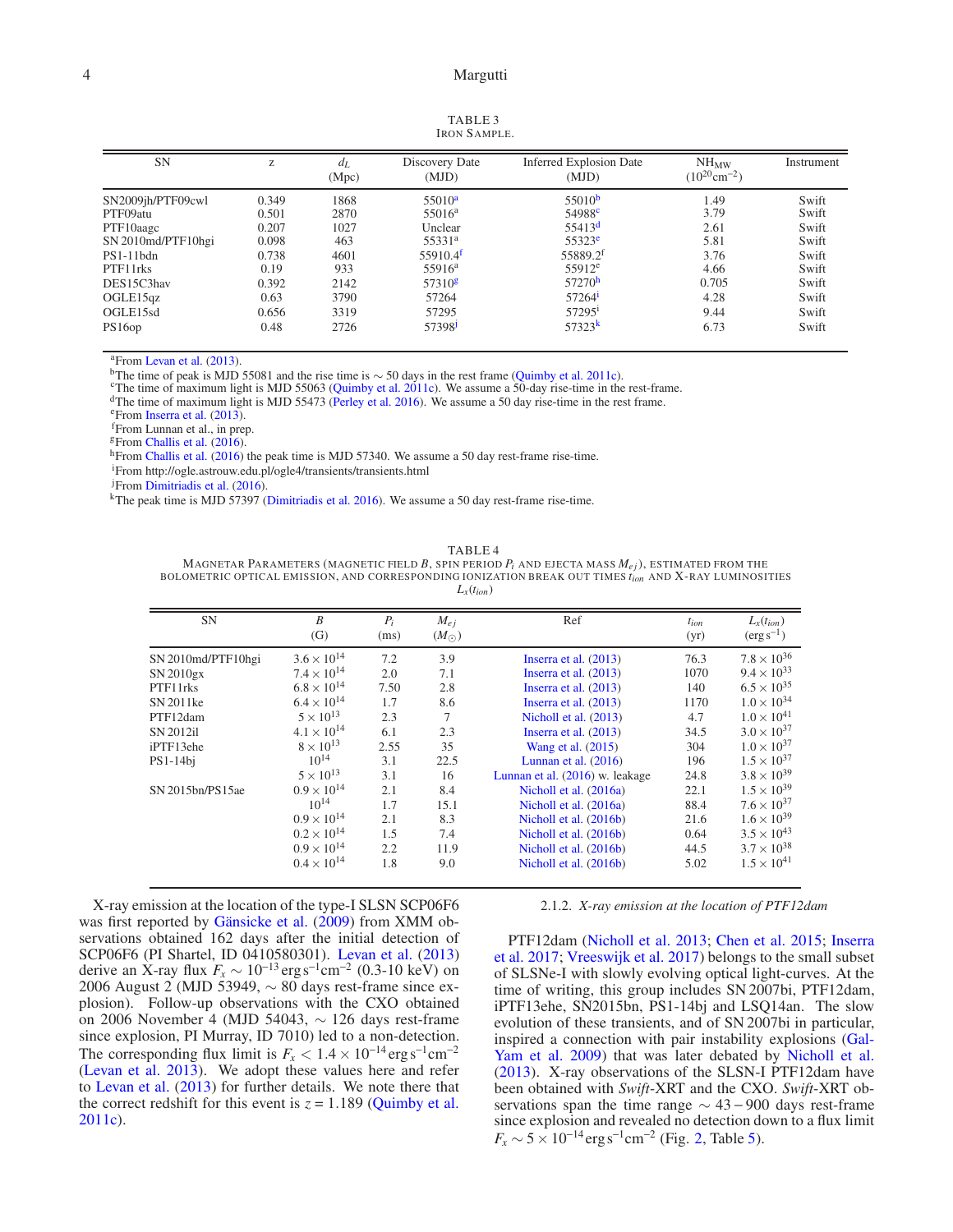

<span id="page-4-0"></span>FIG. 2.— Deep CXO observations (red diamond) obtained around the time of optical peak reveal the presence of soft X-ray emission at the location of PTF12dam with luminosity  $L_x \sim 2 \times 10^{40}$  erg s<sup>-1</sup>. Black filled circles: X-ray luminosity limits from *Swift*-XRT. Grey filled squares: stacked limits from *Swift*-XRT observations. Blue filled circles: bolometric optical emission as computed by [Nicholl et al.](#page-12-3) [\(2013\)](#page-12-3). Blue solid line: best-fitting magnetar model from [Nicholl et al.](#page-12-3) [\(2013](#page-12-3)) with parameters reported in Table [4.](#page-3-12) Horizontal blue dashed line: X-ray luminosity at the time of ionization breakout according to the equations in Sec. [5.2](#page-9-0) for the best fitting magnetar parameters (Table [4\)](#page-3-12). The expected time of ionization breakout is  $t_{ion} = 4.7$  yr, see Table [4.](#page-3-12)

A set of three deep CXO observations have been acquired between 2012 June 11 and June 19 ( $\delta t \sim 60 - 68$  days rest-frame since explosion; observations IDs 13772, 14444 and14446, PI Pooley). An X-ray source with a soft spectrum is clearly detected in the merged event file (total exposure of 99.9 ks) at the location of PTF12dam with significance of 4.8 $\sigma$  in the 0.5-2 keV energy range. The measured net count-rate is  $(7.1 \pm 2.8) \times 10^{-5}$  cs<sup>-1</sup> (0.5-2 keV), which corresponds to an unabsorbed flux of  $(7.3 \pm 2.9) \times$  $10^{-16}$  erg s<sup>-1</sup> cm<sup>-2</sup> (0.3-10 keV) assuming a power-law spectrum with photon index  $\Gamma = 2$ . For a thermal bremsstrahlung spectrum with  $T = 0.24$  keV (see below) the corresponding unabsorbed flux is  $(8.9 \pm 3.5) \times 10^{-16}$ erg s<sup>-1</sup> cm<sup>-2</sup> (0.3-10) keV), and  $(3.5 \pm 1.4) \times 10^{-16}$  erg s<sup>-1</sup> cm<sup>-2</sup> (0.5-2 keV). In both cases, the inferred X-ray luminosity is  $L_x \sim 2 \times 10^{40} \text{erg s}^{-1}$  in the 0.3-10 keV (Fig. [2\)](#page-4-0).

PTF12dam exploded in a compact dwarf galaxy with fairly large star formation rate *SFR* ∼ 5M<sup>⊙</sup> yr−<sup>1</sup> [\(Lunnan et al.](#page-12-7) [2014;](#page-12-7) [Chen et al. 2015](#page-11-23); [Thöne et al. 2015;](#page-12-32) [Leloudas et al.](#page-12-8) [2015b;](#page-12-8) Perley et al.  $2016$ <sup> $12$ </sup>. Following [Mineo et al.](#page-12-33) [\(2012\)](#page-12-33), the expected apparent diffuse X-ray emission associated with star formation is  $L_x/\text{SFR} \approx 8.3 \times 10^{38} \text{erg s}^{-1} (\text{M}_{\odot} \text{ yr}^{-1})^{-1}$ , which translates into  $L_x \approx 4.2 \times 10^{39} \text{ erg s}^{-1}$  (0.5-2 keV) for  $SFR \sim 5 \text{M}_{\odot} \text{ yr}^{-1}$ . As a comparison, for a thermal bremsstrahlung spectrum with  $T = 0.24$  keV (average temperature [of the unresolved X-ray component in galaxies,](#page-12-33) Mineo et al. [2012\)](#page-12-33), for PTF12dam we calculate  $L<sub>x</sub> \approx (1.0 \pm 0.4) \times$ 10<sup>40</sup> erg s<sup>−</sup><sup>1</sup> (0.5-2 keV). We therefore conclude that star formation in the host galaxy of PTF12dam is likely contributing to at least some of the X-ray luminosity that we detected at the location of the transient. In the following analysis sections we



<span id="page-4-2"></span>FIG. 3.— Luminosity limits on the X-ray emission from PS1-14bj obtained with XMM (red diamonds). Blue filled circles: bolometric luminosity as computed by [Lunnan et al.](#page-12-25) [\(2016\)](#page-12-25). Blue dotted line and purple dashed line: mag[netar models that adequately fit the observations as computed by](#page-12-25) Lunnan et al. [\(2016](#page-12-25)) (see Table [4\)](#page-3-12). Horizontal lines: X-ray luminosity at the time of ionization breakout according to the equations in Sec. [5.2](#page-9-0) for the two magnetar models. For these models, the expected time of ionization breakout is  $t_{ion} \geq 25$  yr, see Table [4.](#page-3-12)

treat our measurements as upper limits to the X-ray emission from PTF12dam. These observations provide the deepest limits to the X-ray emission from a SLSN-I to date. Future observations will constrain the late-time behavior of the X-ray emission at the location of PTF12dam and will clarify its association to the optical transient.

# 2.1.3. *PS1-14bj*

Two epochs of deep X-ray observations of the type-I SLSN PS1-14bj [\(Lunnan et al. 2016](#page-12-25)) have been obtained with XMM (PI Margutti, IDs 0743110301, 0743110701) on 2014 June 9 (δ*t* ∼ 135 days rest-frame since explosion, exposure time of 47.6 ks), and 2014 Nov 7 ( $\delta t \sim 235$  days rest-frame since explosion, exposure of 36.0 ks). The net exposure times after removing data with high background contamination are 3.6 ks and 29.8 ks, respectively (EPIC-pn data). We do not find evidence for significant X-ray emission at the location of PS1-14bj in either observation and derive a  $3\sigma$  0.3-10 keV count-rate upper limit of  $9.4 \times 10^{-3}$  cs<sup>-1</sup>  $(1.5 \times 10^{-3}$  cs<sup>-1</sup>) for the first (second) epoch, which translates into an unabsorbed flux of  $1.9 \times 10^{-14}$  erg s<sup>-1</sup> cm<sup>-2</sup> (3.3 × 10<sup>-15</sup> erg s<sup>-1</sup> cm<sup>-2</sup>). The corresponding luminosity limits are shown in Fig. [3](#page-4-2) and reported in Table [5.](#page-14-0)

### 2.1.4. *SN2015bn*

X-ray observations of the SLSN-I 2015bn [\(Nicholl et al.](#page-12-12) [2016a](#page-12-12)[,b\)](#page-12-30) have been obtained with *Swift*-XRT and XMM (PI Margutti, IDs 0770380201, 0770380401). A first set of observations have been presented in [Nicholl et al.](#page-12-30) [\(2016b\)](#page-12-30), while [Inserra et al.](#page-11-9) [\(2017](#page-11-9)) include in their analysis five *Swift*-XRT pointings. Here we present the complete data set. *Swift*-XRT started observing SN2015bn on 2015 February 19 until 2016 July 23 covering the time period ∼ 44−522 days since explosion rest-frame. No statistically significant X-ray emission is blindly detected at the location of the transient (Fig. [4\)](#page-5-2).<sup>[13](#page-4-3)</sup>

<span id="page-4-3"></span><sup>13</sup> We note the presence of marginally significant ( $2\sigma$  c.l.) soft X-ray emission (i.e. < 0.3 keV) with  $L_x \sim 5 \times 10^{42} \text{ erg s}^{-1}$  found in a targeted search of

<span id="page-4-1"></span><sup>12</sup> While [Lunnan et al.](#page-12-7) [\(2014\)](#page-12-7), [Chen et al.](#page-11-23) [\(2015](#page-11-23)), [Thöne et al.](#page-12-32) [\(2015\)](#page-12-32) and [Leloudas et al.](#page-12-8) [\(2015b\)](#page-12-8) measure *SFR*  $\sim$  5M<sub>☉</sub> yr<sup>-1</sup>, [Perley et al.](#page-12-9) [\(2016\)](#page-12-9) report an even larger  $SFR \sim 10 \,\mathrm{M}_{\odot} \,\mathrm{yr}^{-1}$ .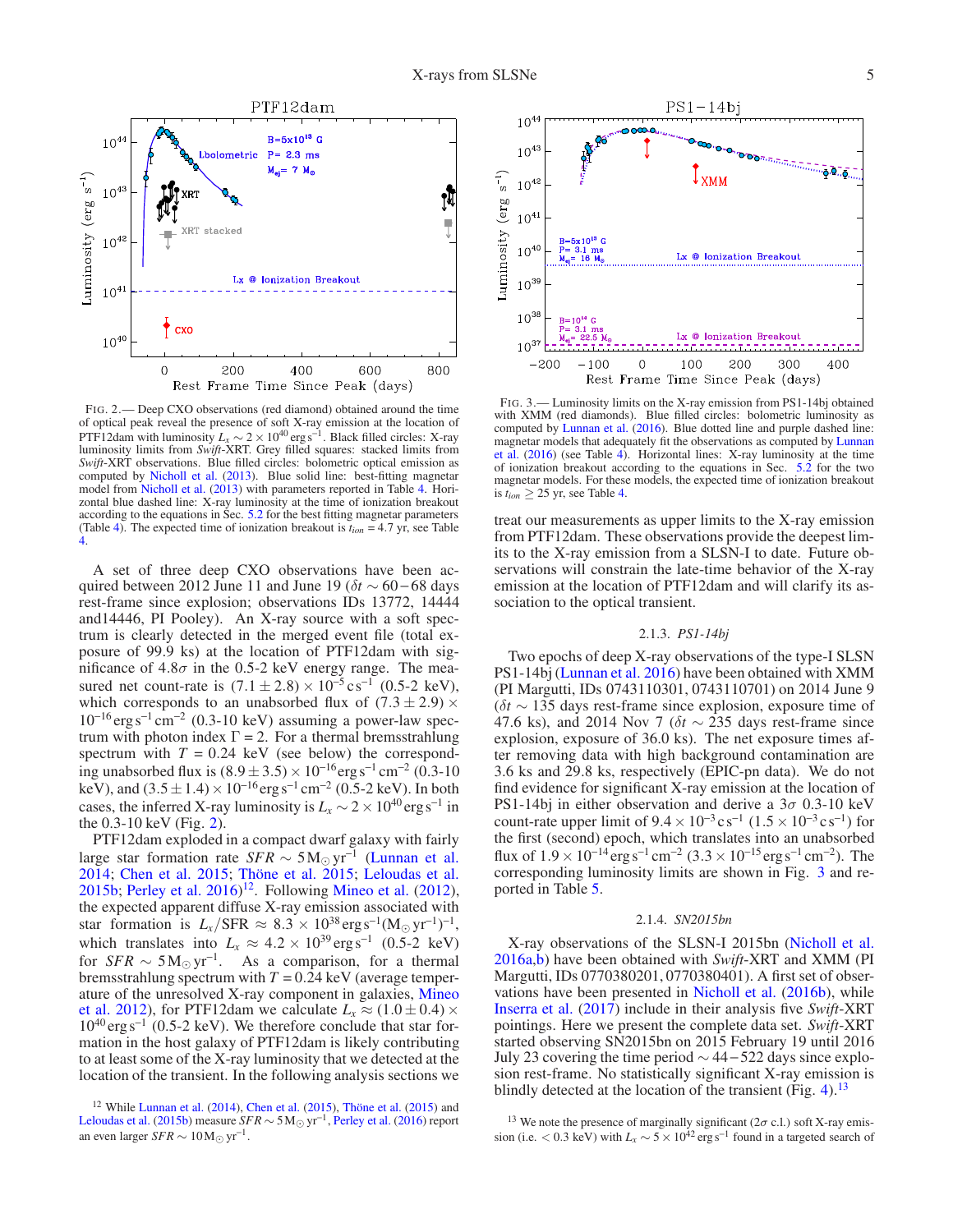

<span id="page-5-2"></span>FIG. 4.— Results from our joint *Swift*-XRT and XMM X-ray campaign (black filled circles, grey squares and red diamonds) in the context of the optical bolometric luminosity of SN2015bn and the best-fitting magnetar models as derived by [Nicholl et al.](#page-12-12) [\(2016a](#page-12-12)) (see Table [4\)](#page-3-12). Horizontal dashed lines: expected X-ray luminosity at the time of the ionization breakout, which is  $t_{ion} = 5$  yrs (for *B* = 0.4 × 10<sup>14</sup> G, *P* = 1.8 ms,  $M_{ej} = 9 M_{\odot}$ ),  $t_{ion} = 0.6$  yr (for  $B = 0.2 \times 10^{14}$  G,  $P = 1.5$  ms,  $M_{\text{ej}} = 7.4$  M<sub>☉</sub>),  $t_{ion} = 45$  yr (for  $B = 0.9 \times 10^{14}$ G,  $P = 2.2$  ms,  $M_{\text{ej}} = 11.9 \text{M}_{\odot}$ ),  $t_{ion} = 22$  yr (for  $B = 0.9 \times 10^{14}$  G,  $P = 2.1$ ms,  $M_{\text{ej}} = 8.3 \,\text{M}_{\odot}$ ) as reported in Table [4.](#page-3-12) The models with the shortest spin periods are disfavored by our X-ray limits. This figure clearly shows how magnetar models associated with very similar bolometric optical light-curves do predict instead very different X-ray luminosities at ionization breakout. The X-ray luminosity at the time of breakout is a very sensitive probe of the properties of central engines in SLSNe.

Two epochs of XMM observations have been obtained on 2015 June 1 ( $\delta t \sim 145$  days rest frame since explosion) and 2015 Dec 18 (δ*t* ∼ 325 days rest frame since explosion) with exposure times of 28.0 ks and 25.1 ks, respectively (EPIC-pn data). After excluding time intervals heavily affected by proton flaring, the net exposure times are 7.3 ks and 18.8 ks. No X-ray source is detected at the location of the SLSN-I 2015bn. We derive a  $3\sigma$  0.3-10 keV countrate upper limit of  $4.2 \times 10^{-3} \text{cs}^{-1}$   $(2.3 \times 10^{-3} \text{cs}^{-1})$  for the first (second) epoch, which translates into an unabsorbed flux of  $9.8 \times 10^{-15}$  erg s cm<sup>-2</sup> (5.3 × 10<sup>-15</sup> erg s cm<sup>-2</sup>). The results from our X-ray campaign are listed in Table [5](#page-14-0) and displayed in Fig. [4.](#page-5-2)

#### <span id="page-5-0"></span>3. SEARCH FOR SUPERLUMINOUS X-RAY EMISSION IN SLSNE-I

In this section we derive constraints on the possible presence of superluminous X-ray emission in SLSNe-I that was not detected because of the discontinuous observational coverage. No assumption is made about the physical nature of the emission. SLSNe-I are treated here as different realizations of the same stochastic process (which is the underlying assumption behind any sample analysis).

The hypothesis we test is that superluminous X-ray emission of the kind detected at the location of SCP06F6 (i.e.



<span id="page-5-3"></span>FIG. 5.— Constraints on the duration of undetected superluminous X-ray emission with  $L_x \sim 10^{45} \text{ erg s}^{-1}$  in SLSNe-I. Black line: upper limit to the duration ∆*tREST* of the (undetected) superluminous X-ray emission from the analysis of the entire sample of SLSNe-I as a function of time since explosion. For SCP06F6, the range of allowed durations is between  $\Delta t_{REST} \sim 10^4$ s (exposure time of the XMM observation that provided a detection of X-ray emission) and the time of first detection ∆*tREST* ∼ 70 days (red stars). Horizontal black dashed lines: range of 3σ c.l. allowed ∆*tREST* based on the statistical analysis of observations of SLSNe-I in the first 100 days since explosion. Orange dot-dashed lines:  $3\sigma$  c.l. for  $t < 2000$  days since explosion.

 $L_x \sim 10^{45} \text{ erg s}^{-1}$ ) is ubiquitous in SLSNe-I. Our sample of observations comprises 253 spacecraft pointings, for a total observing time of ∼ 30 days at *t* < 2000 days (rest frame). Out of 253 trials, observations only led to one success (i.e. in the case of SCP06F6). By using simple binomial probability arguments, we constrain the maximum and minimum  $\Delta t_{REST}$ that would be statistically consistent at the  $3\sigma$  c.l. with 1 success out of *N* trials, where  $N \equiv N(t)$  and  $N = 253$  for  $t = 2000$ days. For *t* < 100 days we find  $200s \le \Delta t_{\text{REST}} \le 5 \times 10^5 s$ , while for *t* < 2000 days we find  $2000 \text{ s} \leq \Delta t_{\text{REST}} \leq 5 \times 10^6 \text{ s}$ (Fig. [5,](#page-5-3) horizontal lines). In Figure [5,](#page-5-3) we also show with a thick black line the maximum duration of the superluminous X-ray emission that would be consistent with the lack of detections in our sample of SLSNe-I as a function of time since explosion.

We conclude that superluminous X-ray emission is not a common trait of SLSNe-I. *If* present, the superluminous Xray emission requires peculiar physical circumstances to manifest and its duration is  $\leq$  2 months at  $t$  < 2000 days and  $\leq$ few days at  $t < 100$  days.

## 4. CONSTRAINTS ON SLSNE-I ENVIRONMENTS

<span id="page-5-1"></span>Inverse Compton (IC) emission is a well known source of X-rays in young stellar explosions [\(Björnsson & Fransson](#page-11-24) [2004;](#page-11-24) [Chevalier & Fransson 2006](#page-11-25)). X-ray emission originates from the up-scattering of optical photons from the SN photosphere by a population of relativistic electrons accelerated at the shock front. While always present, IC is the dominant emission mechanism at early times ( $t \leq$  optical peak) for SN propagating into low-density media. In the case of strong SN shock interaction with the medium, the dominant X-ray emission [mechanism is instead bremsstrahlung \(](#page-11-24)Björnsson & Fransson [2004;](#page-11-24) [Chevalier & Fransson 2006](#page-11-25)) as it is indeed observed in type-IIn SNe and as recently confirmed by the first broa[d-band X-ray spectra of strongly interacting SNe \(](#page-12-34)Ofek et al. [2014;](#page-12-34) [Margutti et al. 2017a](#page-12-22)). The analysis of the optical emission from SLSNe-I in the context of the interaction model

data acquired on 2015 Feb 22 (i.e.  $\sim$  55 days since explosion, rest frame). However, emission with this flux is ruled out by *Swift*-XRT observations obtained 24 hrs before, and is not detected in *Swift*-XRT data with similar exposure time collected in the days afterwards. Furthermore, we find no evidence for X-ray emission when we filter the event file in the standard 0.3-10 keV energy range, which is where the *Swift*-XRT is properly calibrated. We conclude that the association of the targeted detection with real X-ray emission from SLSN-I 2015bn/PS15ae is highly questionable and therefore proceed with the conclusion of no statistically significant X-ray emission at the location of the transient.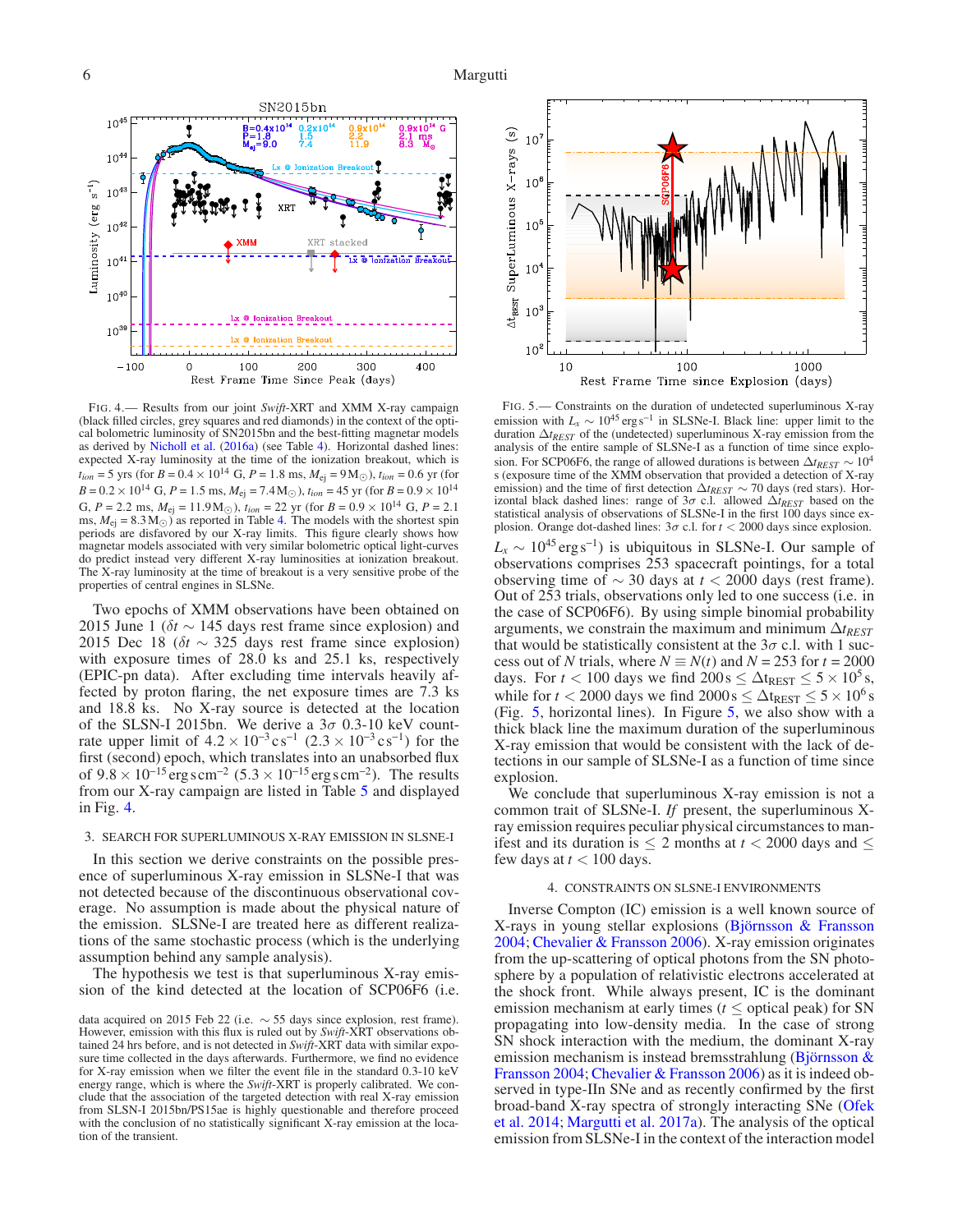

<span id="page-6-0"></span>FIG. 6.— Velocity of the ejected material during mass loss vs. pre-explosion mass-loss rate for H-poor core-collapse SNe (diagonal lines) and type-IIn SNe (black dots). H-poor SNe are represented with diagonal lines since radio and X-ray observations constrain the density  $\rho_{CSM}$  which is  $\propto M/v_w$ . Black, blue and dotted green lines mark the sample of type Ic-BL, Ib/c and IIb SNe from [Drout et al. 2016](#page-11-26). SLSNe-I and the transient ASASSN-15lh are in red. For SLSNe-I we conservatively plot the constraints for  $E_k = 10^{51}$  erg, which is a *lower limit* to the total kinetic energy of the blastwave (even in the case of a magnetar central engine). The properties of galactic WR stars are from [Crowther](#page-11-27) [\(2007\)](#page-11-27), while WN3/O3 stars are from [Massey et al.](#page-12-35) [\(2015](#page-12-35)). Locations of red supergiants environments (RSG) are from [de Jager et al.](#page-11-28) [\(1988\)](#page-11-28), [Marshall et al.](#page-12-36) [\(2004](#page-12-36)) and [van Loon et al.](#page-12-37) [\(2005\)](#page-12-37). Typical locations of Luminous Blue Variable (LBV) winds and eruptions are from [Smith](#page-12-38) [\(2014\)](#page-12-38) and [Smith & Owocki](#page-12-39) [\(2006\)](#page-12-39). The densest environments that characterize LBV eruptions and type-IIn SNe are not consistent with our deepest SLSNe-I limits. Our tightest constraints on PTF12dam rule out RSG winds and put PTF12dam in the same region of the parameter space as H-stripped SNe with broad spectral features (i.e. Ic-BL).

(e.g. [Nicholl et al. 2014](#page-12-40), [2016a](#page-12-12)) suggests that *if* SLSNe-I are powered by interaction then the shock breaks out around the time of optical maximum light and the medium consists of a thick shell confined to small radii ( $R \sim 5 \times 10^{15}$  cm for SN2015bn) surrounded by a lower density region. This conclusion is consistent with the lack of observed narrow lines in the optical spectra of SLSNe-I (in sharp contrast to ordinary and superluminous type-IIn SNe): the presence of an extended unshocked region of dense CSM would likely imprint low-velocity features which are *not* observed in SLSNe-I (see also Chevalier  $\&$  Irwin 2011). The X-ray observations that we will use in this section have been obtained at the time of maximum light or later, which is after the shock has broken out from the thick shell of material *if* a shell is there. In the following, we thus constrain the density around SLSNe-I under the conservative assumption that IC is the *only* source of X-ray radiation. Since we sample the time range  $t > t_{peak}$ , our density limits apply to the region  $R \gtrsim 10^{16}$  cm.

The X-ray emission from IC depends on (i) the density structure of the SN ejecta and of the circum-stellar medium (CSM), (ii) the details of the electron distribution responsible for the up-scattering, (iii) the explosion parameters (ejecta mass  $M_{ej}$  and kinetic energy  $E_k$ ), and (iv) the availability of seed optical photons ( $L_{x,IC} \propto L_{bol}$ , where  $L_{bol}$  is the bolometric o[ptical luminosity\). We employ the formalism of](#page-12-41) Margutti et al. [\(2012](#page-12-41)) modified to reflect the stellar structure of massive stars as in [Margutti et al.](#page-12-42) [\(2014](#page-12-42)). We further assume a windlike medium with  $\rho_{CSM} \propto R^{-2}$  as appropriate for massive stars, a power-law electron distribution  $n_e(\gamma) = n_0 \gamma^{-p}$  with  $p \sim 3$  as indicated by radio observations of H-stripped core-collapse SNe [\(Chevalier & Fransson 2006](#page-11-25)) and a fraction of post-shock energy i[nto relativistic electrons](#page-11-25)  $\epsilon_e = 0.1$  (e.g. Chevalier & Fransson [2006](#page-11-25)). Since  $L_{x,IC} \propto L_{bol}$ , it is clear that the tightest constraints on  $\rho_{CSM}$  will be derived from the most nearby SLSNe-I, which have very bright optical emission and deep

X-ray limits (i.e. they have the largest flux ratio  $F_{opt}/F_x$  constrained by observations). To this end, we analyze below the SLSNe-I 2015bn and PTF12dam. We also provide constraints for the peculiar transient ASASSN-15lh.

Fo[r SN2015bn we follow](#page-12-12) [Nicholl et al.](#page-12-30) [\(2016b](#page-12-30)) and Nicholl et al. [\(2016a](#page-12-12)) and adopt a range of ejecta masses  $M_{ej}$  =  $7 - 15 M_{\odot}$  (Table [4\)](#page-3-12). With these parameters and the optical bolometric light-curve from [Nicholl et al.](#page-12-12) [\(2016a](#page-12-12)) (Fig. [4\)](#page-5-2), our X-ray non detections constrain the pre-explosion mass-loss rate from the stellar progenitor of SN2015bn to  $\dot{M}$  < 10<sup>-2</sup> M<sub>☉</sub>yr<sup>-1</sup> ( $\dot{M}$  < 10<sup>-1</sup> M<sub>☉</sub>yr<sup>-1</sup>) for  $E_k$  = 10<sup>52</sup> erg ( $E_k$  =  $10^{51}$  erg) and wind velocity  $v_w = 1000 \text{km s}^{-1}$ , (Fig. [6,](#page-6-0) [7\)](#page-7-2), which is  $\dot{M} < 10^{-4} M_{\odot} \text{yr}^{-1}$  ( $\dot{M} < 10^{-3} M_{\odot} \text{yr}^{-1}$ ) for wind velocity  $v_w = 10 \text{ km s}^{-1}$ . In this context, the analysis of the radio observations of SN2015bn indicates  $\dot{M} < 10^{-2} M_{\odot}yr^{-1}$  for  $v_w = 10 \text{ km s}^{-1}$  at  $R > 10^{15}$  cm, while  $\dot{M} \sim 10^{-2} \text{ M}_{\odot} \text{yr}^{-1}$  would be needed to explain the late-time optical light curve of the tran[sient through continued ejecta-CSM interaction \(](#page-12-12)Nicholl et al. [2016a\)](#page-12-12). The X-ray analysis thus argues against the presence of an extended CSM region if  $E_k > 10^{51}$  erg (as it is likely the case) and suggests that another source of energy is powering the light-curve after peak. This result is consistent with the conclusions by [Nicholl et al.](#page-12-30) [\(2016b\)](#page-12-30): based on the spectroscopic similarity of SN2015bn with the GRB SN1998bw in the nebular phase, [Nicholl et al.](#page-12-30) [\(2016b](#page-12-30)) concluded that a central engine is driving the explosion.

Fo[r PTF12dam we use](#page-12-3)  $M_{ej} = 7 M_{\odot}$  as inferred by Nicholl et al. [\(2013](#page-12-3)) from the modeling of the optical bolometric emission (Table [4\)](#page-3-12). We detect an X-ray source at the location of PTF12dam with  $L_x \sim 2 \times 10^{40} \text{ erg s}^{-1}$ . We treat this value as an upper limit to the X-ray luminosity from the transient to account for possible contamination from the host galaxy. For these values of the explosion parameters and the measured  $L_x$ , the inferred mass-loss rate is  $\dot{M} < 2 \times 10^{-5}$  M<sub>☉</sub>yr<sup>-1</sup>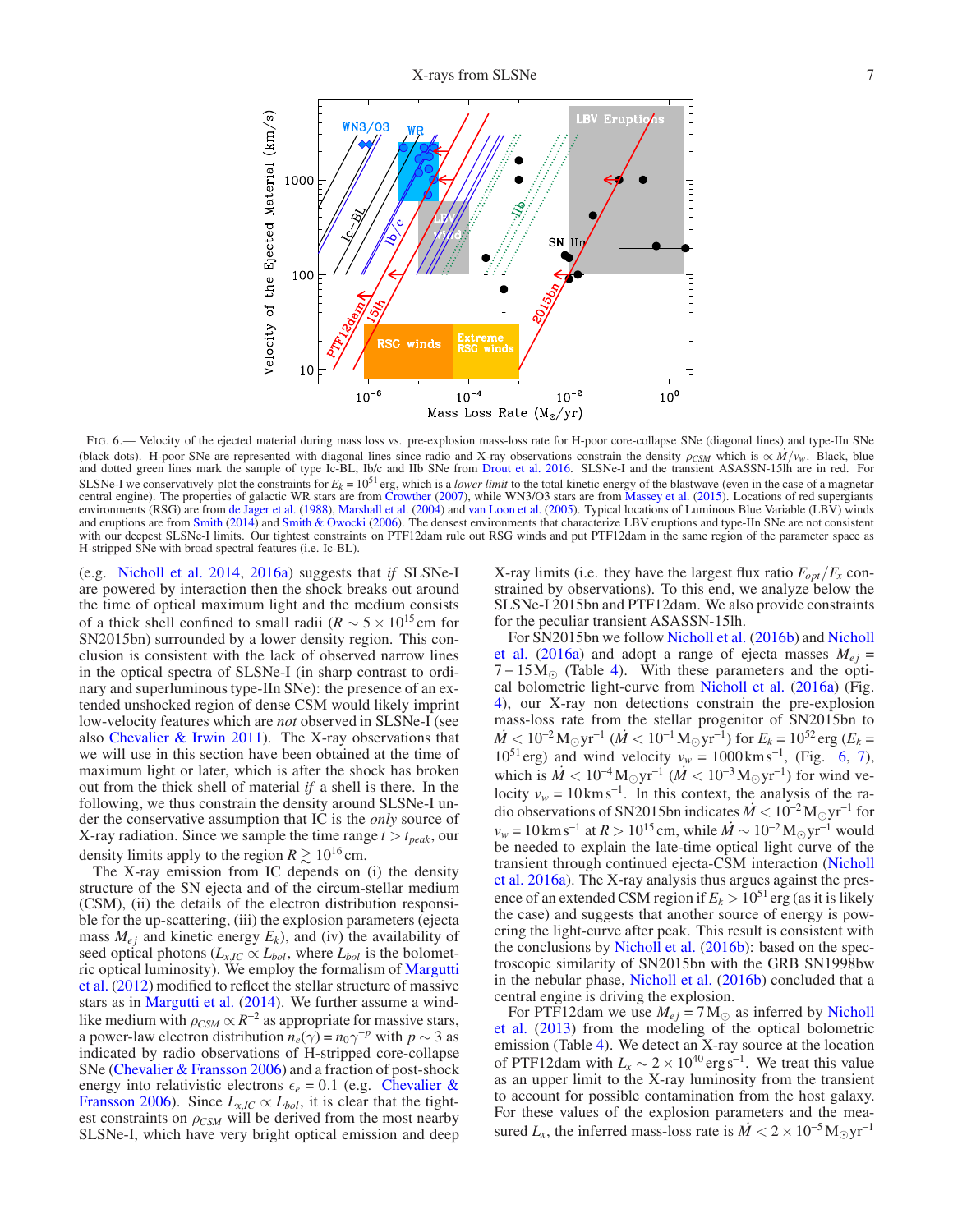

<span id="page-7-2"></span>FIG. 7.— Constraints on the fastest SN ejecta velocity and environmental density of SLSNe-I with the most sensitive X-ray limits (red stars) and the peculiar transient ASASSN-15lh (black star) in the context of core-collapse stellar explosions from H-stripped progenitors. Grey shaded regions: density in the environ[ments of Red Supergiant Stars \(RSGs\), Wolf-Rayet stars \(WRs\) and the recently discovered new type of WR stars WN3/O3](#page-12-36) [\(de Jager et al. 1988](#page-11-28)[;](#page-12-36) Marshall et al. [2004](#page-12-36); [van Loon et al. 2005](#page-12-37); [Crowther 2007](#page-11-27); [Massey et al. 2015\)](#page-12-35). Type IIb SNe (blue diamonds) explode in the densest environments, while SNe with broad spectroscopic features (orange squares and triangle) are associated with the lowest density media. For SLSNe-I we conservatively plot the constraints for  $E_k = 10^{51}$  erg, which is a *lower limit* to the total kinetic energy of the blastwave (even in the case of a magnetar central engine). In the case of PTF12dam, our measurements rule out the dense environments associated with RSG winds and are consistent with the clean environments that characterize WRs, WN3/O3 and engine-driven SN explosions. References: [van Dyk et al.](#page-12-43) [\(1994\)](#page-12-43); [Fransson & Björnsson](#page-11-29) [\(1998](#page-11-29)); [Berger et al.](#page-11-30) [\(2002\)](#page-11-30); [Weiler et al.](#page-12-44) [\(2002](#page-12-44)); [Ryder et al.](#page-12-45) [\(2004\)](#page-12-45); [Soderberg et al.](#page-12-46) [\(2005](#page-12-46)); [Chevalier & Fransson](#page-11-25) [\(2006](#page-11-25)); [Soderberg et al.](#page-12-47) [\(2006a](#page-12-47)[,b,](#page-12-48) [2008\)](#page-12-49); [Roming et al.](#page-12-50) [\(2009](#page-12-50)); [Soderberg et al.](#page-12-51) [\(2010b](#page-12-51)[,a\)](#page-12-52); [Krauss et al.](#page-12-53) [\(2012\)](#page-12-53); [Milisavljevic et al.](#page-12-11) [\(2013\)](#page-12-11); [Margutti et al.](#page-12-42) [\(2014](#page-12-42)); [Kamble et al.](#page-11-31) [\(2014](#page-11-31)); [Corsi et al.](#page-11-32) [\(2014](#page-11-32)); [Chakraborti et al.](#page-11-33) [\(2015\)](#page-11-33); [Drout et al.](#page-11-26) [\(2016](#page-11-26)); [Kamble et al.](#page-11-34) [\(2016\)](#page-11-34); [Margutti et al.](#page-12-22) [\(2017a\)](#page-12-22).

 $(M < 4 \times 10^{-6}$  M<sub>☉</sub>yr<sup>-1</sup>) for  $E_k = 10^{51}$  erg ( $E_k = 10^{52}$  erg) and  $v_w = 1000 \text{ km s}^{-1}$  (Fig. [6,](#page-6-0) [7\)](#page-7-2). These are the tightest constraints to the pre-explosion mass-loss history of SLSNe-I progenitors.

*If* the peculiar transient ASASSN-15lh is associated with an  $E_k = 10^{52}$  erg explosion with ejecta mass  $M_{ej} = 5 - 10 M_{\odot}$ [\(Metzger et al. 2015;](#page-12-10) [Chatzopoulos et al. 2016](#page-11-11); [Dong et al.](#page-11-10) [2016;](#page-11-10) [Kozyreva et al. 2016;](#page-12-21) [Sukhbold & Woosley 2016;](#page-12-20) [Bersten et al. 2016;](#page-11-13) [Dai et al. 2016](#page-11-35)), the X-ray observations from [Margutti et al.](#page-12-17) [\(2017b](#page-12-17)), imply  $\dot{M} < 5 \times 10^{-6} M_{\odot} \text{yr}^{-1}$  $(M < 5 \times 10^{-5} \text{M}_{\odot} \text{yr}^{-1})$  for  $v_w = 1000 \text{km s}^{-1}$  for a thermal (non thermal) X-ray spectrum. These values are typical of mass-loss rates from H-stripped compact massive stars (Fig. [6,](#page-6-0) [7\)](#page-7-2).

We end by noting that the calculations of the expected Xray luminosity from the strong interaction scenario applied to SLSNe-I reported in [Inserra et al.](#page-11-9) [\(2017](#page-11-9)) provide *upper limits* to the X-ray luminosity from the interaction scenario rather than expected  $L<sub>x</sub>$  as it is assumed that as much as 10% of the total kinetic energy is converted into X-ray photons in the 0.3-10 keV energy range that would leak out and reach the observer without being absorbed, thermalized and/or downgraded to lower energies due to scattering processes within the dense media. For this reason, the large  $L<sub>x</sub> \sim 10^{43} \text{ erg/s}$ predicted with this method by [Inserra et al.](#page-11-9) [\(2017](#page-11-9)) cannot be directly compared to the observed X-ray limits and cannot be used to rule out the strong interaction scenario. As a matter of fact, the SLSN-IIn 2006gy is maybe the most extreme example of SLSN powered by interaction with a massive CSM shell with  $M \sim 10 M_{\odot}$  and it was detected in the X-rays around optical maximum light with  $L_x \sim 10^{39} \text{ erg/s}$  which is clearly  $\leq 10^{43}$ erg s<sup>-1</sup> [\(Smith et al. 2007\)](#page-12-54).

From our analysis, we conclude that for PTF12dam the inferred limits rule out the densest environments that characterize type-IIn SNe (Fig. [6\)](#page-6-0), indicating that the strong SN shock interaction with an *extended* medium is unlikely to be the primary source of energy sustaining the very luminous display. Interestingly, a low-density environment with  $\dot{M}$  ~ 4 × 10<sup>-6</sup>M<sub>☉</sub> yr<sup>-1</sup> was also inferred from radio and X-ray observations of the type-Ib SN 2012au [\(Kamble et al. 2014](#page-11-31)), which showed [spectroscopic similarities with SLSN-I \(](#page-12-11)Milisavljevic et al. [2013](#page-12-11)). The tight constraints obtained for PTF12dam point to a clean environment, and argue against the dense CSM typical of extended progenitors like RSG stars. This result suggests that at least some SLSN-I progenitors are likely to be compact stars surrounded by a low density medium at the time of stellar death.

#### 5. CENTRAL ENGINES IN SLSNE-I

# <span id="page-7-1"></span><span id="page-7-0"></span>5.1. *Constraints on on-axis and off-axis collimated and non-collimated relativistic outflows*

The search for off-axis and on-axis relativistic GRB-like jets in SLSNe-I is motivated by two recent observational findings: (i) the association of SN2011kl with GRB111209A.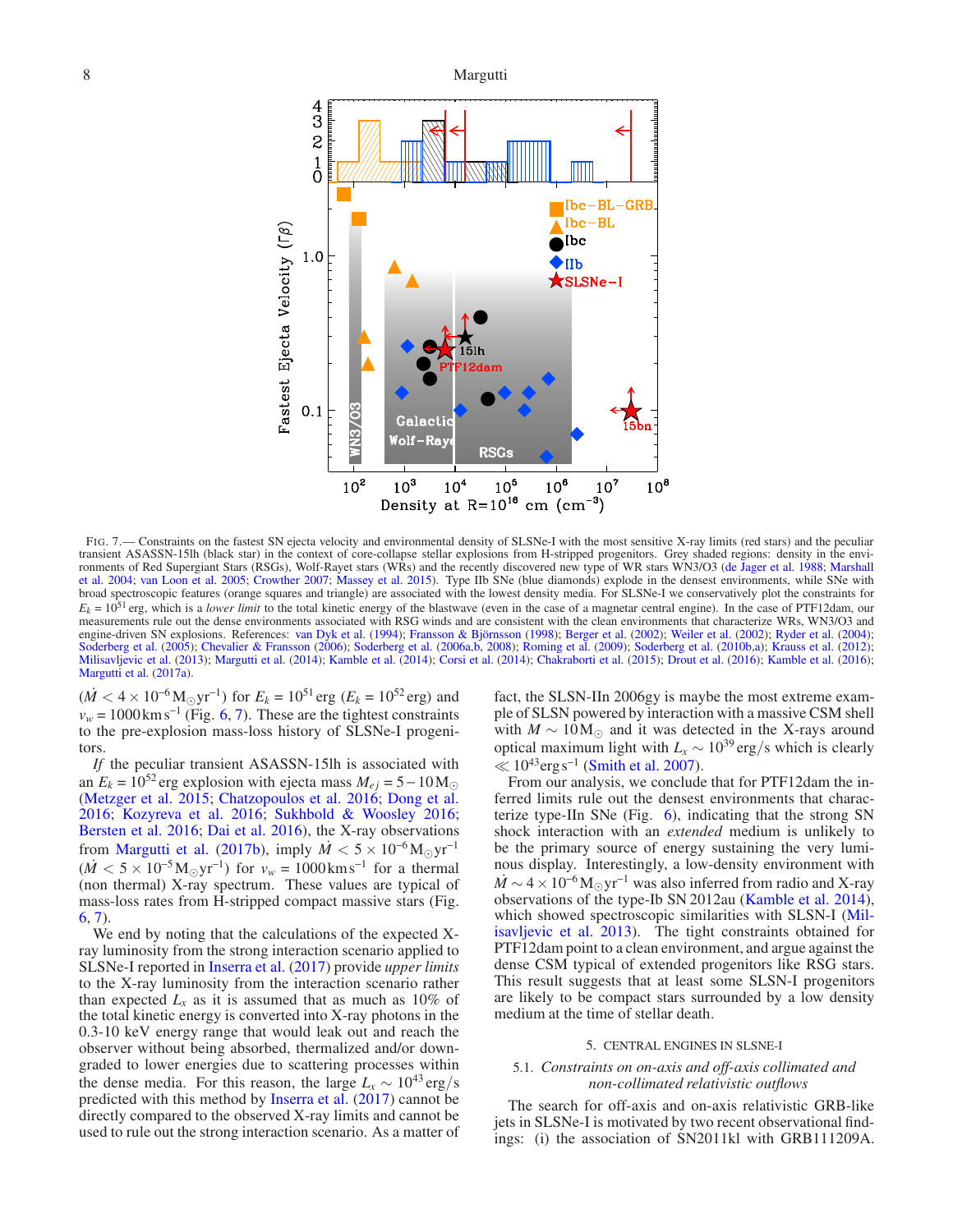

<span id="page-8-0"></span>FIG. 8.— X-ray emission from SLSNe-I (red circles) in the context of detected GRB X-ray afterglows (grey squares, [Margutti et al. 2013a](#page-12-23)), relativistic SNe (blue diamonds, [Soderberg et al. 2010b](#page-12-51); [Margutti et al. 2014](#page-12-42)) and representative off-axis afterglow models (blue lines) from collimated outflows with  $\theta_{\rm jet} = 5^\circ$ ,  $\epsilon_{\rm e} = 0.1$ ,  $\epsilon_{\rm B} = 0.01$ ,  $E_{\rm k} = 4 \times 10^{52}$  erg,  $\dot{M} = 10^{-3}$  M<sub>☉</sub>yr<sup>-1</sup>,  $\theta_{\rm obs} = 30^{\circ}$  (thick line) and  $\theta_{\rm obs} = 45^{\circ}$  (dotted line). We also show models for  $\dot{M} = 10^{-7}$  M<sub>☉</sub>yr<sup>-1</sup>,  $\theta_{\rm obs} = 2\theta_{\rm jet}$ ,  $E_k = 4 \times 10^{52}$  erg (dot-dashed line) and  $E_k = 4 \times 10^{50}$  erg (dashed line). The fast-fading X-ray emission at the location of SCP06F6 is shown with orange circles [\(Levan et al. 2013\)](#page-12-15). Black stars: steady X-ray emission at the location of ASASSN-15lh [\(Margutti et al. 2017b](#page-12-17)). Black squares: X-ray afterglow of GRB 111209A, associated with the SLSN 2011kl [\(Greiner et al. 2015\)](#page-11-7). In this plot we show the *Swift*-XRT limits from the stacked analysis for displaying purposes. The analysis and results are based on the time-resolved observations. Notably, our deepest limits rule out non-collimated outflows from the weakest GRB explosions, like GRB 980425 [\(Pian et al. 2000;](#page-12-55) [Kouveliotou et al. 2004\)](#page-12-56).

SN2011kl bridges the luminosity gap between GRB-SNe and SLSNe-I, and shows spectroscopic similarities to SLSNe-I [\(Greiner et al. 2015](#page-11-7)). (ii) Nebular spectroscopy of the SLSN-I 2015bn revealed close similarities to the enginedriven SN1998bw, associated with GRB 980425, suggesting that the core of engine-driven SNe and SLSNe-I share some key physical properties and structure [\(Nicholl et al. 2016b](#page-12-30)).

Early-time X-ray observations of SLSNe-I acquired at  $t \lesssim$ 40 days generally rule out on-axis collimated ultra-relativistic outflows of the type associated with energetic long GRBs (Fig. [8,](#page-8-0) cloud of filled grey squares). We constrain the presence of off-axis relativistic outflows by generating a grid of off-axis GRB X-ray afterglows with the broadband afterglow numerical code Boxfit v2 [\(van Eerten et al. 2012\)](#page-12-57).<sup>[14](#page-8-1)</sup> The observed X-ray emission depends on the kinetic energy *E<sup>k</sup>* of the outflow, the density of the medium  $\rho_{CSM}$  (we explore both an ISM-like medium  $n_{CSM} = const$  and a wind-like medium with  $\rho_{CSM} \propto R^{-2}$ ), the microphysical shock parameters  $\epsilon_B$  and  $\epsilon_e$  (postshock energy fraction in magnetic field and electrons, respectively), the jet opening angle  $\theta_j$  and the angle of the jet with respect to the line of sight  $\theta_{obs}$ . We explore the predicted X-ray signatures of collimated  $\theta_j = 5^\circ$  outflows with  $\epsilon_e = 0.1$  and  $\epsilon_B = 0.01$  (as derived from first-principle simulations of relativistic shocks, e.g. [Sironi et al. 2015\)](#page-12-58), isotropic kinetic energy in the range  $E_{k,iso} = 10^{52} - 10^{55}$  erg, environment density in the range  $n = 10^{-3} - 10 \text{ cm}^{-3}$  (ISM) or massloss rate  $\dot{M} = 10^{-7} - 10^{-3} M_{\odot} yr^{-1}$  (wind) and observed angles

 $\theta_{obs} \le 90^{\circ}$ . These values are representative of the parameters inferred from accurate modeling of broad-band afterglows of GRBs.

Based on these simulations and the X-ray observations from the entire sample of SLSNe-I, we find that relativistic collimated outflows with  $E_k > 10^{51}$  erg,  $n > 10^{-3}$  cm<sup>-3</sup> and  $\theta_{obs} < 2\theta_j$  are ruled out. Powerful jets with  $E_k > 10^{52}$  erg expanding in a thick medium with  $n \ge 10 \text{ cm}^{-3}$  and  $\theta_{obs} \le 30^\circ$ are also ruled out. For a wind environment, our observations are not consistent with jets with  $E_k > 10^{50.5}$  erg expanding in a medium enriched with  $\dot{M} \geq 10^{-7} M_{\odot} yr^{-1}$  and  $\theta_{obs} < 2\theta_j$ . At higher kinetic energies observations rule out jets with  $E_k > 10^{51.5}$  erg,  $\dot{M} \ge 10^{-4}$  M<sub>☉</sub> yr<sup>-1</sup> and  $\theta_{obs} \le 30°$ or  $E_k > 10^{52}$  erg,  $\dot{M} \ge 10^{-3} M_{\odot}$  yr<sup>-1</sup> and  $\theta_{obs} \le 45^{\circ}$ . We are not sensitive to jets viewed at  $\theta_{obs} > 30^{\circ}$  for the ISM, and  $\theta_{obs}$  > 45 $\degree$  for the wind medium.

In the case of PTF12dam, observations argue against jets with  $E_k > 10^{51}$  erg propagating into a medium with  $n >$  $10^{-3} \text{ cm}^{-3}$  or  $\dot{M} > 10^{-7} \text{ M}_{\odot} \text{ yr}^{-1}$  and  $\theta_{obs} < 2\theta_j$ . The portion of the parameter space associated with  $E_k = 10^{50.5}$  erg,  $\dot{M} \sim 10^{-6-7} M_{\odot} \text{ yr}^{-1}$  and  $\theta_{obs} < 2\theta_j$  is also ruled out. Dense environments with  $n > 10 \text{ cm}^{-3}$  or  $\dot{M} > 10^{-4} \text{ M}_{\odot} \text{ yr}^{-1}$  would also produce X-ray emission in excess to what we observed for outflows with  $E_k > 10^{51}$  erg viewed at  $\theta_{obs} < 30^\circ$ .

For the SLSN-I 2015bn observations rule out systems with  $E_k > 10^{52}$  erg,  $n > 10^{-3}$  cm<sup>-3</sup> or  $\dot{M} > 10^{-7}$  M<sub>☉</sub> yr<sup>-1</sup> for  $\theta_{obs}$  $2\theta_j$ . Even the most energetic outflows in our simulations

<span id="page-8-1"></span><sup>14</sup> http://cosmo.nyu.edu/afterglowlibrary/boxfit2011.html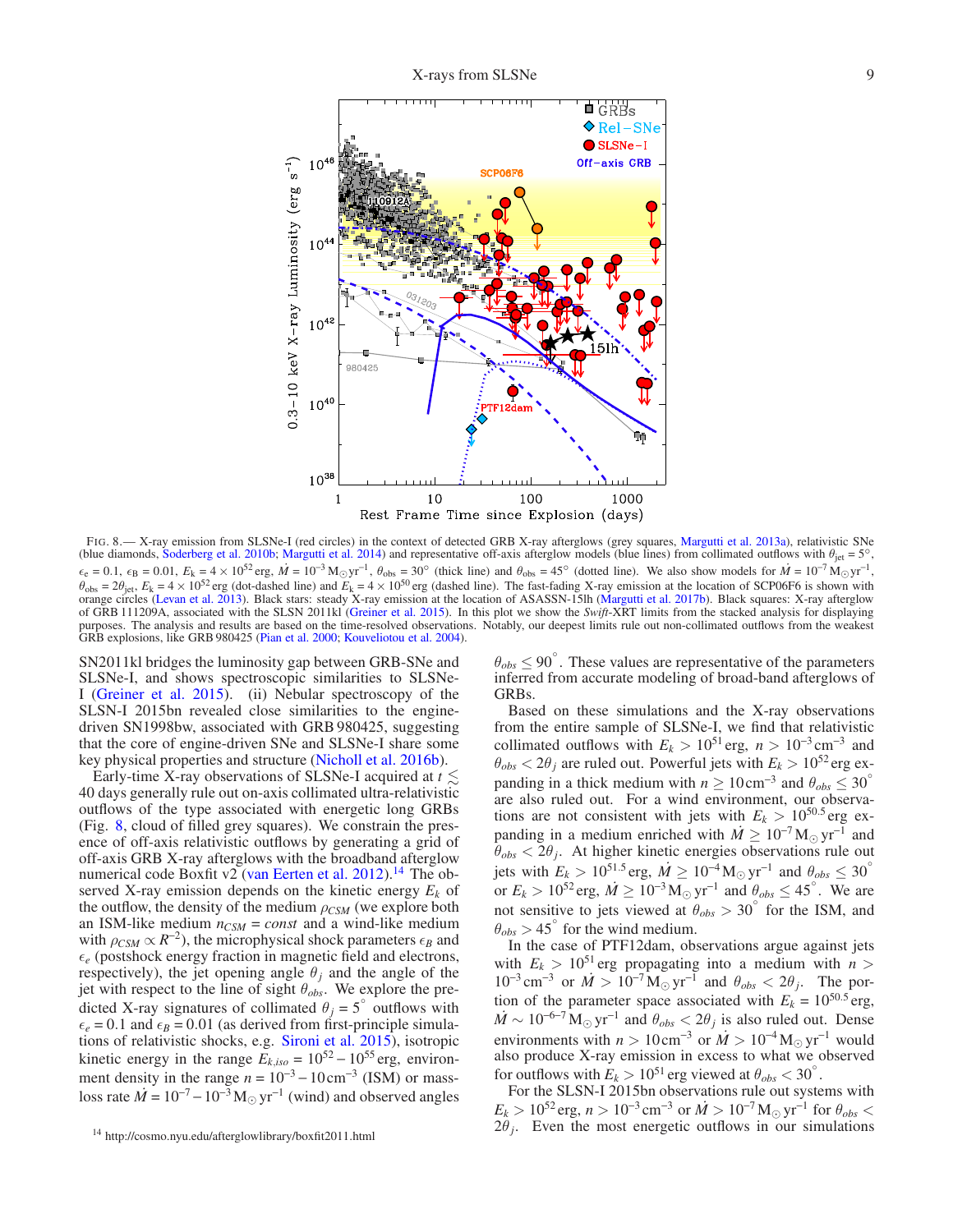with  $E_k > 10^{52}$  erg would fall below our detection threshold for  $\theta_{obs} > 30^{\circ}$  and the range of densities considered. These observations complement the results from deep radio nondetections of SN2015bn [\(Nicholl et al. 2016a\)](#page-12-12), which argue against powerful on-axis or off-axis jets with  $E_k = 2 \times$  $10<sup>51</sup>$  erg propagating into an ISM-like medium with density  $n = 1 \text{ cm}^{-3}$ .<sup>[15](#page-9-1)</sup>

Finally, we consider the observable X-ray signatures of *non-collimated* mildly-relativistic outflows. X-ray observations of the majority of SLSNe-I in our sample are not sensitive to the faint X-ray emission of mildly-relativistic noncollimated outflows typical of low-energy GRBs like 980425, 031203, 06[0218 and 100316D \(e.g.](#page-12-56) [Pian et al. 2000](#page-12-55); Kouveliotou et al. [2004](#page-12-56); [Watson et al. 2004](#page-12-59); [Soderberg et al. 2006b;](#page-12-48) [Margutti et al. 2013b](#page-12-60)). However, our deepest X-ray limits obtained with the CXO and XMM are sensitive enough to probe the parameter space populated by the weakest GRB-SNe. For the SLSN-I 2015bn, our XMM observations probe and rule out luminosities  $L_x > 2 \times 10^{41}$  erg s<sup>-1</sup> at  $t \sim 100-300$ days, which are comparable to the detected X-ray emission of GRBs 980425 and 031203 at a similar epoch,  $L_x \sim 10^{41}$  erg s<sup>-1</sup> (Fig. [8\)](#page-8-0). Remarkably, in the case of PTF12dam, CXO observations acquired at the time of optical peak rule out even the faintest non-collimated X-ray emission ever detected from a low-energy GRB (Fig. [8\)](#page-8-0), indicating that, *if* PTF12dam is an engine-driven stellar explosion, the jet never successfully broke out from the stellar envelope, in close analogy to the picture recently suggested for the relativistic SNe 2009bb and 2012ap [\(Margutti et al. 2014](#page-12-42) and references therein).

To conclude, the analysis of our deep X-ray limits in the context of GRB afterglows simulations and the recent finding of similarity in the nebular emission from SN2015bn with engine-driven SNe, suggest that either SLSNe-I are powered by very energetic collimated GRB-like outflows that were pointing far away from our line of sight ( $\theta_{obs} > 30^{\circ}$ ), or that SLSNe-I harbor failed jets that do not successfully break through the stellar envelope and are associated with weak X-ray emission. Late-time radio observations of SN2015bn [\(Nicholl et al. 2016b\)](#page-12-30) argue against the off-axis relativistic jet scenario. However, the association of SN2011kl with GRB111209A clearly implies that at least some SLSNe-I harbor relativistic jets. We therefore propose that, in strict analogy to H-stripped core-collapse SNe of ordinary luminosity (e.g. [Xu et al. 2008;](#page-12-61) [Mazzali et al. 2008;](#page-12-62) [Lazzati et al. 2012;](#page-12-63) [Margutti et al. 2014](#page-12-42)), SLSNe-I are also characterized by a continuum of jets strengths and life-time of the central engine.

# <span id="page-9-0"></span>5.2. *Constraints on magnetar central engines: the Ionization Break out*

We compute the ionization breakout time and the X-ray luminosity at [breakout following](#page-12-64) [Metzger et al.](#page-12-16) [\(2014](#page-12-16)) and Metzger  $& Piro (2014)$  $& Piro (2014)$  $& Piro (2014)$ . We consider a central engine with an UV/X-ray luminosity *L* that releases an energy  $L \times t$  in ionizing radiation on a timescale *t*. The radiation ionizes its way through the ejecta on a timescale

<span id="page-9-2"></span>
$$
t_{\rm ion} \approx \begin{cases} 120 \, \mathrm{d} M_3^{3/4} v_9^{-5/4} T_5^{-0.2} \left( \frac{X_A}{0.1} \right)^{1/4} \left( \frac{Lt}{10^{52} \text{ergs}} \right)^{-1/4} Z_8^{3/4}, (\eta_{\rm thr} \ll 1) \\ 110 \, \mathrm{d} M_3 v_9^{-3/2} T_5^{-0.4} \left( \frac{X_A}{0.1} \right)^{1/2} \left( \frac{Lt}{10^{52} \text{ergs}} \right)^{-1/2} Z_8^{3/2}, (\eta_{\rm thr} \gg 1), \end{cases}
$$

<span id="page-9-1"></span><sup>15</sup> Note that [Nicholl et al.](#page-12-12) [\(2016a\)](#page-12-12) assume an ISM-like medium and larger  $\epsilon_B = 0.1$  and  $\theta_j = 10^\circ$ .

where  $M_3 \equiv M_{\text{ej}}/(3M_{\odot})$ ,  $T_5 = T/10^5$  K is the temperature of electrons in the recombination layer,  $v_9 \equiv v/10^9 \text{ cm s}^{-1}$ ,  $X_Z$  is the mass fraction  $X_Z$  of elements with atomic number  $Z = 8Z_8$ in the ejecta and

$$
\eta_{\text{thr}} \approx 0.7 \left( \frac{Lt}{10^{52} \text{erg}} \right)^{-1} M_3 v_9^{-1} \left( \frac{X_A}{0.1} \right) T_5^{-0.8} Z_8^3 \tag{2}
$$

is the ratio of absorptive and scattering opacity in the ejecta [\(Metzger et al. 2014](#page-12-16)). The spin-down timescale  $t_{sd}$  of a magnetar central engine is given by

$$
t_{\rm sd} \sim 4.7 \, \text{dB}_{14}^{-2} \, \text{P}_{\rm ms}^2 \tag{3}
$$

and the spin-down luminosity is given by

$$
L_{\rm sd} = 5 \times 10^{46} B_{14}^2 P_{\rm ms}^{-4} \left( 1 + \frac{t}{t_{\rm sd}} \right)^{-2} \rm erg \, s^{-1} \approx 1.1 \times 10^{48} B_{14}^{-2} t_d^{-2} \rm erg \, s^{-1}
$$
\n
$$
\tag{4}
$$

for  $t \gg t_{sd}$ ,  $B_{14} \equiv B/10^{14}$  G,  $P_{ms} \equiv P/ms$ ,  $t_d \equiv t/day$  and we adopted the vacuum dipole spin-down convention employed by [Kasen & Bildsten](#page-11-4) [\(2010\)](#page-11-4). For  $L = L_{sd}$  and  $t \gg t_{sd}$  the ionization time scale of Eq. [1](#page-9-2) can be written as follows:

$$
t_{\rm ion} \approx \begin{cases} 280 \, \mathrm{d} M_3 v_9^{-5/3} T_5^{-4/15} \left( \frac{X_4}{0.1} \right)^{1/3} B_{14}^{2/3} Z_8, (\eta_{\rm thr} \ll 1) \\ 1273 \, \mathrm{d} M_3^2 v_9^{-3} T_5^{-4/5} \left( \frac{X_4}{0.1} \right) B_{14}^2 Z_8^3, (\eta_{\rm thr} \gg 1), \end{cases} \tag{5}
$$

The X-ray luminosity at ionization breakout is  $L_x \approx$  $L_{sd}(t_{ion})/14$ . In the following we assume that Oxygen ( $Z_8 = 1$ ) dominates the bound-free opacity in the ∼keV X-ray band, we use and electron temperature  $T = 10^5$  K,  $X_A = 0.1$ , velocity of the order of  $10<sup>9</sup>$  cm/s and we compute the ionization time scale and the X-ray luminosity at break out and compare to our X-ray limits and measurements.

For SLSNe-I with well constrained optical bolometric emission, we use the magnetar parameters  $M_{e,i}$ , P and B that best fit the optical bolometric luminosity to estimate *tion* and  $L_x(t_{ion})$  (Table [4\)](#page-3-12). From Table [4](#page-5-2) and Fig. [2-](#page-4-0)4 it is clear that most of the  $L_x(t_{ion})$  are too faint to be detected and that  $t_{ion}$  is usually much larger than the  $\sim$  2000 days that we cover with our observations. However, it is also clear that  $t_{ion}$  and  $L_x(t_{ion})$ are very sensitive to the magnetar parameters and qualify as excellent probes of central engines in SLSNe-I. Magnetar central engines that would produce very similar optical bolometric outputs that cannot be distinguished with current optical-UV photometry, are instead clearly differentiated in their  $L_x(t_{ion})$  -  $t_{ion}$  properties. As an example, for the best fitting magnetar parameters of SN2015bn in Fig. [4,](#page-5-2) *Lx*(*tion*) spans ∼ 5 orders of magnitude and *tion* ranges from 0.6 − 88 yrs. For this SLSN-I, our deep X- ray limits obtained with XMM and the combined limit from *Swift*-XRT favor models with  $P > 2$  ms. The fastest spinning magnetar model with  $P = 1.5$  ms and relatively small ejecta mass  $M_{ej} = 7.4 M_{\odot}$ from [Nicholl et al.](#page-12-30) [\(2016b\)](#page-12-30) predicts  $L_x(t_{ion}) > 10^{43} \text{ erg s}^{-1}$  at *tion* ∼ 0.6 yrs and it is therefore disfavored by our X-ray observations (Fig. [4\)](#page-5-2).

 $(1)M_{ej} = 1 - 20 M_{\odot}$ . Current X-ray observations are not sensitive Figure [9](#page-10-1) shows how the X-ray observations from our sample compare to the predictions from the magnetar ionization breakout model. We investigate a wide range of central engine ) parameters  $P = 1 - 7$  ms and  $B_{14} = 0.2 - 10$  G for ejecta masses to magnetars with  $B_{14} \geq 2$  (Fig. [9\)](#page-10-1). For  $B_{14} < 2$ , observations favor models with larger ejecta mass: for  $B_{14} = 0.2, 0.5, 1.0$  G the allowed parameter space is  $M_{ej} > 20, 7, 3 M_{\odot}$ . X-ray observations indicate that *if* a magnetar central engine powers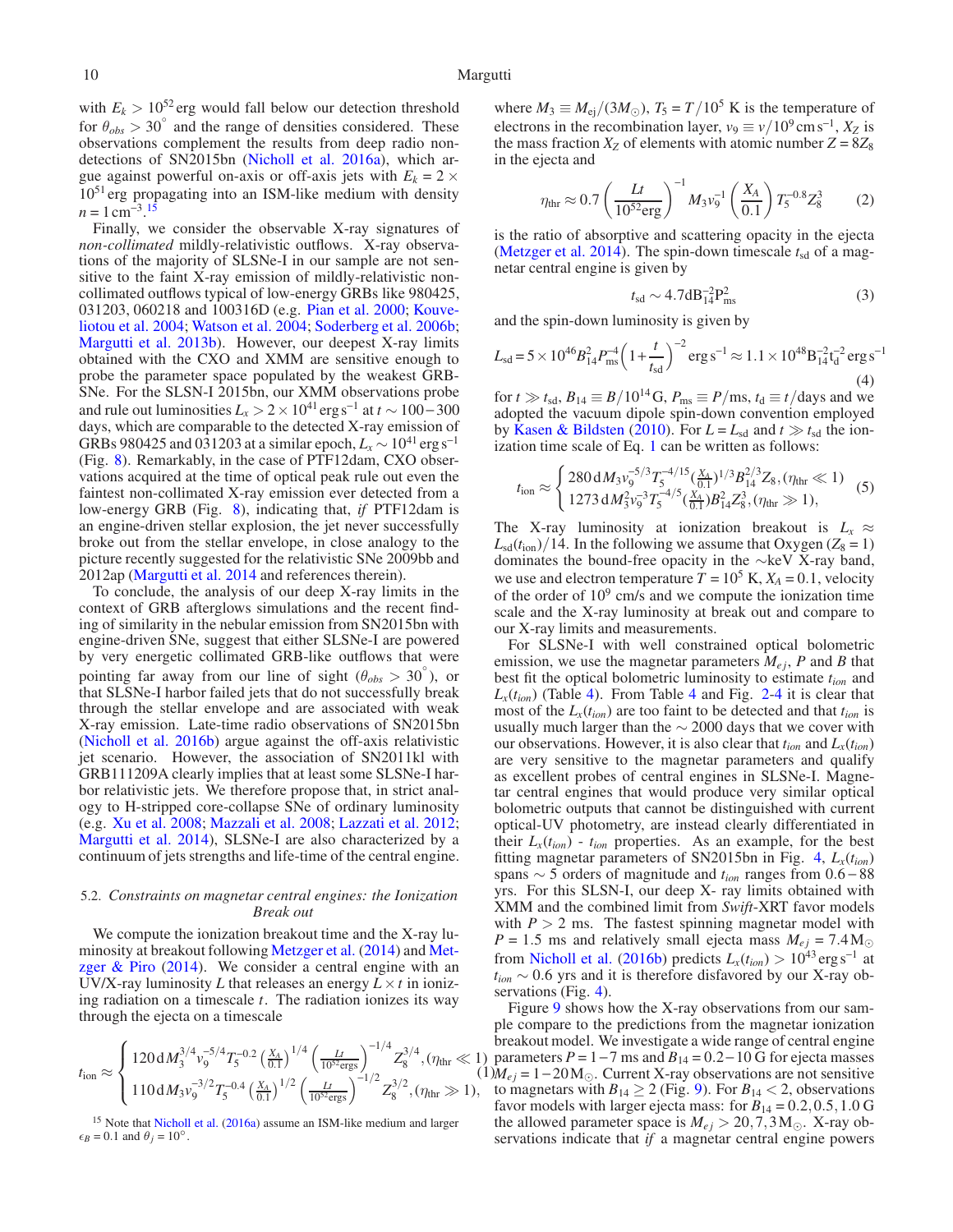

<span id="page-10-1"></span>FIG. 9.— X-ray luminosity at the time of ionization break out (thick red line) for a variety of representative magnetar parameters,  $P = 1$  ms,  $B = 3 \times 10^{13}$  G (upper line),  $P = 7$  ms,  $B = 10^{14}$  G (middle line),  $P = 1$  ms,  $B = 2 \times 10^{14}$  G (lower line), and for a range of ejecta mass values  $M_{ej}$  between 1 and 20  $M_{\odot}$ . These calculations assume an Oxygen dominated ejecta composition  $(Z_8 = 1)$ ,  $v = 10^9$  cm/s,  $T = 10^5$  K,  $X_A = 0.1$ . Our limits (grey dots) rule out the fastest spinning magnetars with  $P \le 7$  ms,  $B \le 10^{14}$  G and small ejecta masses  $M_{ej} \le 5 M_{\odot}$ . However, we are not sensitive to magnetars with  $B_{14} \ge 2 \times 10^{14}$  G. Grey diamonds: X-ray emission at the location of SCP06F6 [\(Levan et al. 2013](#page-12-15)). Black stars: X-ray emission at the location of ASASSN-15lh [\(Margutti et al. 2017b](#page-12-17)).

the emission from SLSNe-I then it has to be either associated with a large magnetic field or with a large explosion ejecta mass. These results are independent from (but in agreement with) the values inferred from the modeling of the optical emis[sion from SLSNe-I \(Tab.](#page-11-17) [4,](#page-3-12) [Nicholl et al. 2013;](#page-12-3) Inserra et al. [2013\)](#page-11-17).

We end by noting that our analytic treatment of ionization break-out from the supernova ejecta requires confirmation by a more detailed photo-ionization calculation in future work, as well as a more accurate model for the spectral energy distribution of the young pulsar wind nebula. Also, by adopting a relatively low mass fraction of  $X_Z \approx 0.1$  of CNO elements (which contribute most of the bound-free opacity in the keV range) we may be underestimating the ionization break-out time and thus over-estimating the associated X-ray luminosity if the true mass fraction is higher. On the other hand, asphericity in the ejecta (e.g. along the rotation axis) would reduce the break-out time along directions of lower than average density and introduce a viewing angle dependence to the emission. An extension from an analytical 1D model (used here) to detailed multi-D formulations is indeed necessary to fully characterize the expected X-ray signature from ionization breakout, and possibly solve the current tension between the anticipated vs. observed spectral features and their evolution in the magnetar model (e.g. Liu  $&$  Modjaz 2016).

#### 6. SUMMARY AND CONCLUSIONS

<span id="page-10-0"></span>We present the results from an extensive systematic survey of X-ray emission from 26 hydrogen-stripped SLSNe in the local Universe with *Swift*, Chandra and XMM. These data cover the SLSNe-I evolution from  $\sim$  days until 2000 days (rest-frame) since explosion, reaching  $L_x \sim 10^{40} \text{ erg s}^{-1}$ . The unprecedented depth of these observations provided the deepest limits on the X-ray emission from SLSNe-I to date and enabled the detection of X-ray emission at the location of the slowly evolving SLSN-I PTF12dam. The major results from our investigation can be summarized as follows:

- Superluminous X-ray emission  $L_x \sim 10^{45} \text{erg s}^{-1}$  of the kind detected at the location of SCP06F6 is *not* a common trait of SLSNe-I. Superluminous X-ray emission requires peculiar physical conditions that are likely not shared by the majority of SLSNe-I. *If* present, its duration is  $\leq 2$  months at  $t < 2000$  days and  $\leq$  few days at earlier epochs  $t < 100$  days (Fig. [5\)](#page-5-3).
- We place sensitive limits on the sub-pc environments of the SLSNe-I with deepest observations and constrain pre-explosion mass-loss history their stellar progenitors of SLSNe-I (Fig. [6](#page-6-0)[-7\)](#page-7-2). The most sensitive X-ray observations in our sample rule out the densest environments typical of LBV eruptions and type-IIn SNe. For PTF12dam, the observations point to a clean environment similar to engine-driven SNe and argue against the dense CSM typical of extended stellar progenitors like RSG. Observations indicate  $\dot{M} < 2 \times 10^{-5} \text{M}_{\odot} \text{yr}^{-1}$ . This result suggests that CSM interaction is unlikely to play a key role in the process that powers the luminous display in some SLSNe-I and that at least some SLSN-I progenitors end their life as compact stars surrounded by a low-density medium.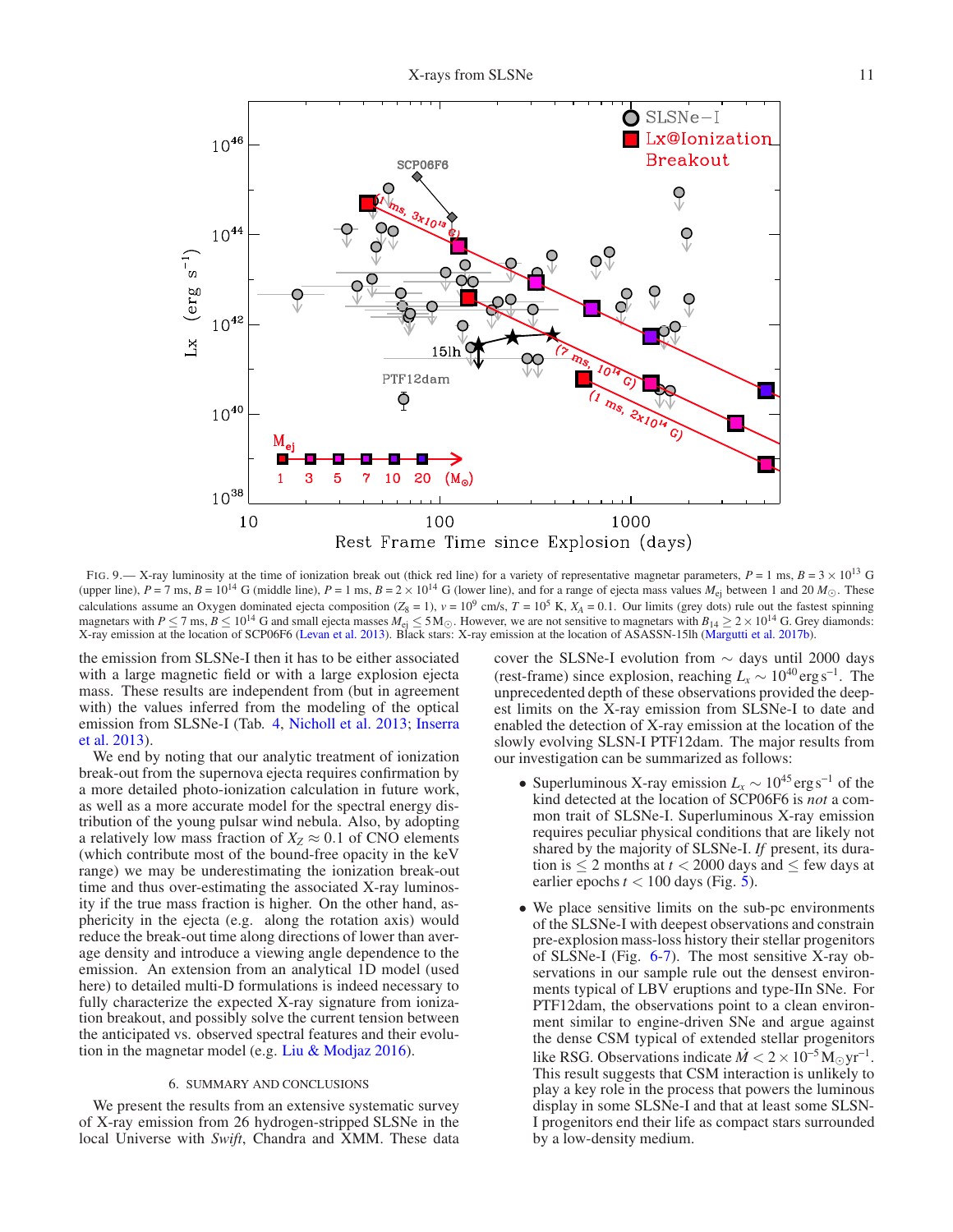- We do not find compelling observational evidence for relativistic outflows in SLSNe-I. SLSNe-I might either be powered by energetic relativistic GRB-like outflows that we did not detect because pointed far away from our line of sight ( $\theta_{obs} > 30^{\circ}$ ), or might harbor failed jets that do not successfully pierce through the stellar envelope. Deep X-ray observations of PTF12dam rule out even the weakest emission from uncollimated GRB outflows (Fig. [8\)](#page-8-0), suggesting that *if* PTF12dam is a jet-driven explosion, then the jet never successfully broke out from the surface (in close similarity to the relativistic SNe 2009bb and 2012ap). However, the SLSN-I 2011kl was found in association with the fullyrelativistic, fully-successful jet of GRB111209A. We thus propose that, just like H-stripped core-collapse SN, SLSNe-I might also be characterized by a continuum of jet power and central-engine life-times.
- The X-ray ionization break out is a very sensitive probe of the properties of a hidden magnetar central engine in SLSNe-I. Magnetar central engines that would produce very similar optical/UV displays are instead clearly differentiated in terms of X-ray luminosities and time scales of the ionization break out (Fig. [3-](#page-4-2)[4\)](#page-5-2). Current X-ray observations indicate that *if* a magnetar central engine powers SLSNe-I, then it has to be either associated with a large magnetic field  $B_{14} > 2$  G or large ejecta mass ( $M_{ej} > 20, 7, 3 M_{\odot}$  for  $B_{14} = 0.2, 0.5, 1.0 \,\text{G}$ ).

This X-ray campaign provided constraints on the sub-pc environment and properties of central engines in SLSNe-I. To further advance our knowledge and understanding of SLSNe-I it is necessary to systematically explore the region of the parameter space with  $L<sub>x</sub> < 10<sup>41</sup>$  erg s<sup>-1</sup> both at very early ( $t < 30$ )

- <span id="page-11-6"></span>Angus, C. R., Levan, A. J., Perley, D. A., et al. 2016, [MNRAS, 458, 84](http://dx.doi.org/10.1093/mnras/stw063)
- <span id="page-11-16"></span>Barbary, K., Dawson, K. S., Tokita, K., et al. 2009, [ApJ, 690, 1358](http://dx.doi.org/10.1088/0004-637X/690/2/1358)
- <span id="page-11-41"></span>Baumont, S., Le Guillou, L., Le Breton, R., et al. 2015, The Astronomer's Telegram, 8369
- <span id="page-11-15"></span>Benetti, S., Nicholl, M., Cappellaro, E., et al. 2014, [MNRAS, 441, 289](http://dx.doi.org/10.1093/mnras/stu538)
- <span id="page-11-30"></span>Berger, E., Kulkarni, S. R., & Chevalier, R. A. 2002, [ApJ, 577, L5](http://dx.doi.org/10.1086/344045)
- <span id="page-11-13"></span>Bersten, M. C., Benvenuto, O. G., Orellana, M., & Nomoto, K. 2016, ApJ, 817, L8
- <span id="page-11-24"></span>Björnsson, C.-I., & Fransson, C. 2004, [ApJ, 605, 823](http://dx.doi.org/10.1086/382584)
- <span id="page-11-39"></span>Campbell, H., Walton, N., Blagorodnova, N., et al. 2014, The Astronomer's Telegram, 6524
- <span id="page-11-33"></span>Chakraborti, S., Soderberg, A., Chomiuk, L., et al. 2015, [ApJ, 805, 187](http://dx.doi.org/10.1088/0004-637X/805/2/187)
- <span id="page-11-21"></span>Challis, P., Kirshner, R., Mandel, K., et al. 2016, The Astronomer's Telegram, 8952
- <span id="page-11-11"></span>Chatzopoulos, E., Wheeler, J. C., Vinko, J., et al. 2016, ArXiv e-prints, [arXiv:1603.06926 \[astro-ph.HE\]](http://arxiv.org/abs/1603.06926)
- <span id="page-11-36"></span>Chen, T.-W., Smartt, S. J., Bresolin, F., et al. 2013, [ApJ, 763, L28](http://dx.doi.org/10.1088/2041-8205/763/2/L28)
- <span id="page-11-23"></span>Chen, T.-W., Smartt, S. J., Jerkstrand, A., et al. 2015, [MNRAS, 452, 1567](http://dx.doi.org/10.1093/mnras/stv1360)
- <span id="page-11-5"></span>Chen, T.-W., Nicholl, M., Smartt, S. J., et al. 2016, ArXiv e-prints, [arXiv:1611.09910 \[astro-ph.SR\]](http://arxiv.org/abs/1611.09910)
- <span id="page-11-25"></span>Chevalier, R. A., & Fransson, C. 2006, [ApJ, 651, 381](http://dx.doi.org/10.1086/507606)
- <span id="page-11-3"></span>Chevalier, R. A., & Irwin, C. M. 2011, [ApJ, 729, L6](http://dx.doi.org/10.1088/2041-8205/729/1/L6)
- Chomiuk, L., Chornock, R., Soderberg, A. M., et al. 2011, [ApJ, 743, 114](http://dx.doi.org/10.1088/0004-637X/743/2/114)
- <span id="page-11-42"></span><span id="page-11-0"></span>Chornock, R., Bhirombhakdi, K., Katebi, R., et al. 2016, The Astronomer's Telegram, 8790
- <span id="page-11-32"></span>Corsi, A., Ofek, E. O., Gal-Yam, A., et al. 2014, [ApJ, 782, 42](http://dx.doi.org/10.1088/0004-637X/782/1/42)
- <span id="page-11-27"></span>Crowther, P. A. 2007, [ARA&A, 45, 177](http://dx.doi.org/10.1146/annurev.astro.45.051806.110615)
- <span id="page-11-12"></span>Dai, L., McKinney, J. C., & Miller, M. C. 2015, [ApJ, 812, L39](http://dx.doi.org/10.1088/2041-8205/812/2/L39)
- <span id="page-11-35"></span>Dai, Z. G., Wang, S. Q., Wang, J. S., Wang, L. J., & Yu, Y. W. 2016, ApJ, 817, 132

days, rest-frame) and late times (*t* > 1000 days, rest-frame), where the emission from an off-axis relativistic jet, weak uncollimated relativistic outflow or magnetar ionization breakout might be found. This parameter space is almost an entirely uncharted territory of exploration and holds promise for future discoveries.

This research has made use of the XRT Data Analysis Software (XRTDAS) developed under the responsibility of the ASI Science Data Center (ASDC), Italy. We acknowledge the use of public data from the Swift data archive. This work is partially based on data acquired with the Swift GO program 1114109 (grant NNX16AT51G, PI Margutti). The scientific results reported in this article are partially based on observations made by the Chandra X-ray Observatory under program GO6-17052A, PI Margutti, observations IDs 17879, 17880, 17881, 17882 and IDs 13772, 14444, 14446, (PI Pooley). Partially based on observations by XMM-*Newton*, IDs 0743110301, 0743110701, 0770380201, 0770380401, PI Margutti, proposal 74311. CG acknowledges University of Ferrara for use of the local HPC facility co-funded by the "Large-Scale Facilities 2010" project (grant 7746/2011). Development of the Boxfit code was supported in part by NASA through grant NNX10AF62G issued through the Astrophysics Theory Program and by the NSF through grant AST-1009863. Simulations for BOXFIT version 2 have been carried out in part on the computing facilities of the Computational Center for Particle and Astrophysics (C2PAP) of the research cooperation "Excellence Cluster Universe" in Garching, Germany. G.M. acknowledges the financial support from the UnivEarthS Labex program of Sorbonne Paris Cité (ANR10LABX0023 and ANR11IDEX000502).

#### **REFERENCES**

- <span id="page-11-19"></span>D'Andrea, C., Smith, M., Sullivan, M., et al. 2015, The Astronomer's Telegram, 8092
- <span id="page-11-28"></span>de Jager, C., Nieuwenhuijzen, H., & van der Hucht, K. A. 1988, A&AS, 72, 259
- <span id="page-11-22"></span>Dimitriadis, G., Firth, R., Frohmaier, C., et al. 2016, The Astronomer's Telegram, 8555
- <span id="page-11-10"></span>Dong, S., Shappee, B. J., Prieto, J. L., et al. 2016, [Science, 351, 257](http://dx.doi.org/10.1126/science.aac9613)
- <span id="page-11-38"></span>Drake, A. J., Djorgovski, S. G., Mahabal, A. A., et al. 2012, The Astronomer's Telegram, 3873
- <span id="page-11-37"></span>2013, Central Bureau Electronic Telegrams, 3460
- <span id="page-11-26"></span>Drout, M. R., Milisavljevic, D., Parrent, J., et al. 2016, [ApJ, 821, 57](http://dx.doi.org/10.3847/0004-637X/821/1/57)
- <span id="page-11-29"></span>Fransson, C., & Björnsson, C.-I. 1998, [ApJ, 509, 861](http://dx.doi.org/10.1086/306531)
- <span id="page-11-1"></span>Gal-Yam, A. 2012, [Science, 337, 927](http://dx.doi.org/10.1126/science.1203601)
- <span id="page-11-2"></span>Gal-Yam, A., Mazzali, P., Ofek, E. O., et al. 2009, [Nature, 462, 624](http://dx.doi.org/10.1038/nature08579)
- <span id="page-11-8"></span>Gänsicke, B. T., Levan, A. J., Marsh, T. R., & Wheatley, P. J. 2009, ApJ, 697, L129
- <span id="page-11-14"></span>Godoy-Rivera, D., Stanek, K. Z., Kochanek, C. S., et al. 2016, ArXiv e-prints, [arXiv:1605.00645 \[astro-ph.HE\]](http://arxiv.org/abs/1605.00645)
- <span id="page-11-7"></span>Greiner, J., Mazzali, P. A., Kann, D. A., et al. 2015, [Nature, 523, 189](http://dx.doi.org/10.1038/nature14579)
- <span id="page-11-17"></span>Inserra, C., Smartt, S. J., Jerkstrand, A., et al. 2013, [ApJ, 770, 128](http://dx.doi.org/10.1088/0004-637X/770/2/128)
- <span id="page-11-9"></span>Inserra, C., Nicholl, M., Chen, T.-W., et al. 2017, ArXiv e-prints, [arXiv:1701.00941 \[astro-ph.HE\]](http://arxiv.org/abs/1701.00941)
- <span id="page-11-18"></span>Jerkstrand, A., Smartt, S. J., Inserra, C., et al. 2016, ArXiv e-prints, [arXiv:1608.02994 \[astro-ph.HE\]](http://arxiv.org/abs/1608.02994)
- <span id="page-11-20"></span>Kalberla, P. M. W., Burton, W. B., Hartmann, D., et al. 2005, [A&A, 440, 775](http://dx.doi.org/10.1051/0004-6361:20041864)
- <span id="page-11-31"></span>Kamble, A., Soderberg, A. M., Chomiuk, L., et al. 2014, [ApJ, 797, 2](http://dx.doi.org/10.1088/0004-637X/797/1/2)
- <span id="page-11-34"></span>Kamble, A., Margutti, R., Soderberg, A. M., et al. 2016, [ApJ, 818, 111](http://dx.doi.org/10.3847/0004-637X/818/2/111)
- <span id="page-11-40"></span>Kangas, T., Dennefeld, M., Harmanen, J., et al. 2015, The Astronomer's Telegram, 8296
- <span id="page-11-4"></span>Kasen, D., & Bildsten, L. 2010, [ApJ, 717, 245](http://dx.doi.org/10.1088/0004-637X/717/1/245)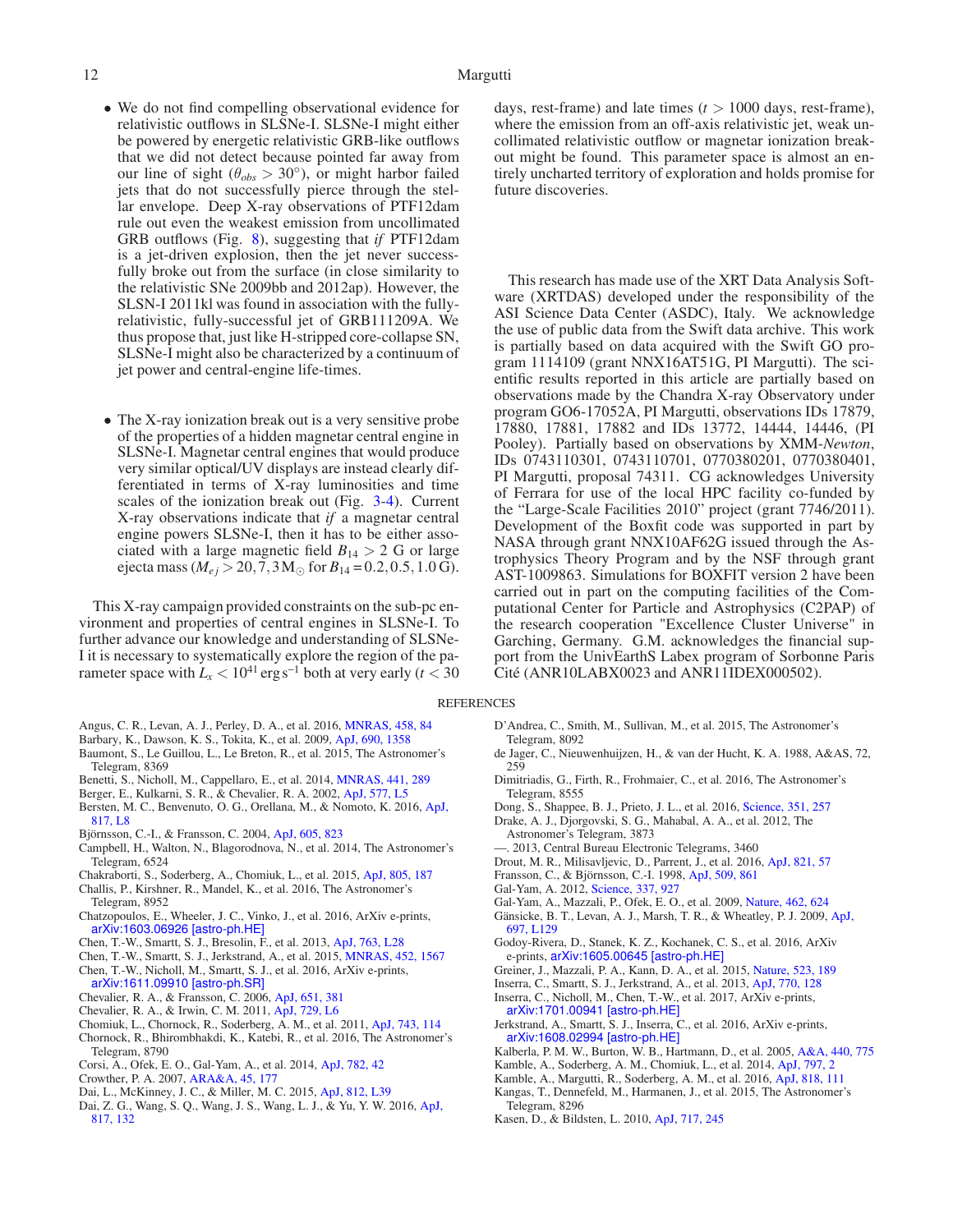- <span id="page-12-74"></span>Kostrzewa-Rutkowska, Z., Wyrzykowski, L., Kozlowski, S., et al. 2015, The Astronomer's Telegram, 8314
- <span id="page-12-56"></span>Kouveliotou, C., Woosley, S. E., Patel, S. K., et al. 2004, [ApJ, 608, 872](http://dx.doi.org/10.1086/420878)
- <span id="page-12-21"></span>Kozyreva, A., Hirschi, R., Blinnikov, S., & den Hartogh, J. 2016, MNRAS, 459, L21
- <span id="page-12-53"></span>Krauss, M. I., Soderberg, A. M., Chomiuk, L., et al. 2012, [ApJ, 750, L40](http://dx.doi.org/10.1088/2041-8205/750/2/L40)
- <span id="page-12-63"></span>Lazzati, D., Morsony, B. J., Blackwell, C. H., & Begelman, M. C. 2012, [ApJ, 750, 68](http://dx.doi.org/10.1088/0004-637X/750/1/68)
- <span id="page-12-73"></span>Leget, P.-F., Guillou, L. L., Fleury, M., et al. 2014, The Astronomer's Telegram, 5718
- <span id="page-12-27"></span>Leloudas, G., Patat, F., Maund, J. R., et al. 2015a, [ApJ, 815, L10](http://dx.doi.org/10.1088/2041-8205/815/1/L10)
- <span id="page-12-8"></span>Leloudas, G., Schulze, S., Krühler, T., et al. 2015b, [MNRAS, 449, 917](http://dx.doi.org/10.1093/mnras/stv320)
- <span id="page-12-18"></span>Leloudas, G., Fraser, M., Stone, N. C., et al. 2016, ArXiv e-prints, [arXiv:1609.02927 \[astro-ph.HE\]](http://arxiv.org/abs/1609.02927)
- <span id="page-12-15"></span>Levan, A. J., Read, A. M., Metzger, B. D., Wheatley, P. J., & Tanvir, N. R. 2013, [ApJ, 771, 136](http://dx.doi.org/10.1088/0004-637X/771/2/136)
- <span id="page-12-65"></span>Liu, Y.-Q., & Modjaz, M. 2016, ArXiv e-prints, arXiv:1612.07321 [astro-ph.HE]
- <span id="page-12-7"></span>Lunnan, R., Chornock, R., Berger, E., et al. 2014, [ApJ, 787, 138](http://dx.doi.org/10.1088/0004-637X/787/2/138)
- <span id="page-12-69"></span>—. 2015, [ApJ, 804, 90](http://dx.doi.org/10.1088/0004-637X/804/2/90)
- <span id="page-12-25"></span>—. 2016, [ApJ, 831, 144](http://dx.doi.org/10.3847/0004-637X/831/2/144)
- <span id="page-12-41"></span>Margutti, R., Soderberg, A. M., Chomiuk, L., et al. 2012, [ApJ, 751, 134](http://dx.doi.org/10.1088/0004-637X/751/2/134)
- <span id="page-12-23"></span>Margutti, R., Zaninoni, E., Bernardini, M. G., et al. 2013a, MNRAS, 428, 729
- <span id="page-12-60"></span>Margutti, R., Soderberg, A. M., Wieringa, M. H., et al. 2013b, [ApJ, 778, 18](http://dx.doi.org/10.1088/0004-637X/778/1/18)
- <span id="page-12-42"></span>Margutti, R., Milisavljevic, D., Soderberg, A. M., et al. 2014, [ApJ, 797, 107](http://dx.doi.org/10.1088/0004-637X/797/2/107)
- <span id="page-12-22"></span>Margutti, R., Kamble, A., Milisavljevic, D., et al. 2017a, [ApJ, 835, 140](http://dx.doi.org/10.3847/1538-4357/835/2/140)
- <span id="page-12-17"></span>Margutti, R., Metzger, B. D., Chornock, R., et al. 2017b, [ApJ, 836, 25](http://dx.doi.org/10.3847/1538-4357/836/1/25)
- <span id="page-12-36"></span>Marshall, J. R., van Loon, J. T., Matsuura, M., et al. 2004, MNRAS, 355, 1348
- <span id="page-12-35"></span>Massey, P., Neugent, K. F., & Morrell, N. 2015, [ApJ, 807, 81](http://dx.doi.org/10.1088/0004-637X/807/1/81)
- <span id="page-12-62"></span>Mazzali, P. A., Valenti, S., Della Valle, M., et al. 2008, [Science, 321, 1185](http://dx.doi.org/10.1126/science.1158088)
- <span id="page-12-10"></span>Metzger, B. D., Margalit, B., Kasen, D., & Quataert, E. 2015, MNRAS, 454, 3311
- <span id="page-12-64"></span>Metzger, B. D., & Piro, A. L. 2014, [MNRAS, 439, 3916](http://dx.doi.org/10.1093/mnras/stu247)
- <span id="page-12-16"></span>Metzger, B. D., Vurm, I., Hascoët, R., & Beloborodov, A. M. 2014, [MNRAS, 437, 703](http://dx.doi.org/10.1093/mnras/stt1922)
- <span id="page-12-11"></span>Milisavljevic, D., Soderberg, A. M., Margutti, R., et al. 2013, [ApJ, 770, L38](http://dx.doi.org/10.1088/2041-8205/770/2/L38)
- <span id="page-12-33"></span>Mineo, S., Gilfanov, M., & Sunyaev, R. 2012, [MNRAS, 426, 1870](http://dx.doi.org/10.1111/j.1365-2966.2012.21831.x)
- <span id="page-12-13"></span>Nicholl, M., Berger, E., Margutti, R., et al. 2017, [ApJ, 835, L8](http://dx.doi.org/10.3847/2041-8213/aa56c5)
- <span id="page-12-3"></span>Nicholl, M., Smartt, S. J., Jerkstrand, A., et al. 2013, [Nature, 502, 346](http://dx.doi.org/10.1038/nature12569) —. 2014, [MNRAS, 444, 2096](http://dx.doi.org/10.1093/mnras/stu1579)
- <span id="page-12-40"></span><span id="page-12-12"></span>Nicholl, M., Berger, E., Smartt, S. J., et al. 2016a, [ApJ, 826, 39](http://dx.doi.org/10.3847/0004-637X/826/1/39)
- <span id="page-12-30"></span>Nicholl, M., Berger, E., Margutti, R., et al. 2016b, [ApJ, 828, L18](http://dx.doi.org/10.3847/2041-8205/828/2/L18)
- <span id="page-12-4"></span>Ofek, E. O., Cameron, P. B., Kasliwal, M. M., et al. 2007, [ApJ, 659, L13](http://dx.doi.org/10.1086/516749)
- <span id="page-12-34"></span>Ofek, E. O., Zoglauer, A., Boggs, S. E., et al. 2014, [ApJ, 781, 42](http://dx.doi.org/10.1088/0004-637X/781/1/42)
- <span id="page-12-66"></span>Pastorello, A., Smartt, S. J., Botticella, M. T., et al. 2010, [ApJ, 724, L16](http://dx.doi.org/10.1088/2041-8205/724/1/L16)
- <span id="page-12-9"></span>Perley, D. A., Quimby, R. M., Yan, L., et al. 2016, [ApJ, 830, 13](http://dx.doi.org/10.3847/0004-637X/830/1/13)
- <span id="page-12-55"></span>Pian, E., Amati, L., Antonelli, L. A., et al. 2000, [ApJ, 536, 778](http://dx.doi.org/10.1086/308978)
- <span id="page-12-71"></span>Quimby, R. M., Gal-Yam, A., Arcavi, I., et al. 2011a, The Astronomer's Telegram, 3841
- <span id="page-12-68"></span>Quimby, R. M., Sternberg, A., & Matheson, T. 2011b, The Astronomer's Telegram, 3344
- <span id="page-12-0"></span>Quimby, R. M., Kulkarni, S. R., Kasliwal, M. M., et al. 2011c, Nature, 474, 487
- <span id="page-12-50"></span><span id="page-12-45"></span>Roming, P. W. A., Pritchard, T. A., Brown, P. J., et al. 2009, [ApJ, 704, L118](http://dx.doi.org/10.1088/0004-637X/704/2/L118) Ryder, S. D., Sadler, E. M., Subrahmanyan, R., et al. 2004, MNRAS, 349, 1093
- <span id="page-12-70"></span>Schulze, S., Krühler, T., Leloudas, G., et al. 2016, ArXiv e-prints, [arXiv:1612.05978](http://arxiv.org/abs/1612.05978)
- <span id="page-12-58"></span>Sironi, L., Keshet, U., & Lemoine, M. 2015, [Space Sci. Rev., 191, 519](http://dx.doi.org/10.1007/s11214-015-0181-8)
- <span id="page-12-72"></span>Smartt, S. J., Wright, D., Valenti, S., et al. 2012, The Astronomer's Telegram, 3918
- <span id="page-12-28"></span>Smith, M., Firth, R., Dimitriadis, G., et al. 2014, The Astronomer's Telegram, 6739
- <span id="page-12-38"></span>Smith, N. 2014, [ARA&A, 52, 487](http://dx.doi.org/10.1146/annurev-astro-081913-040025)
- <span id="page-12-1"></span>Smith, N., & McCray, R. 2007, [ApJ, 671, L17](http://dx.doi.org/10.1086/524681)
- <span id="page-12-39"></span>Smith, N., & Owocki, S. P. 2006, [ApJ, 645, L45](http://dx.doi.org/10.1086/506523)
- <span id="page-12-54"></span>Smith, N., Li, W., Foley, R. J., et al. 2007, [ApJ, 666, 1116](http://dx.doi.org/10.1086/519949)
- <span id="page-12-52"></span>Soderberg, A. M., Brunthaler, A., Nakar, E., Chevalier, R. A., & Bietenholz, M. F. 2010a, [ApJ, 725, 922](http://dx.doi.org/10.1088/0004-637X/725/1/922)
- <span id="page-12-46"></span>Soderberg, A. M., Kulkarni, S. R., Berger, E., et al. 2005, [ApJ, 621, 908](http://dx.doi.org/10.1086/427649)
- <span id="page-12-47"></span>Soderberg, A. M., Nakar, E., Berger, E., & Kulkarni, S. R. 2006a, ApJ, 638, 930
- <span id="page-12-48"></span>Soderberg, A. M., Kulkarni, S. R., Nakar, E., et al. 2006b, [Nature, 442, 1014](http://dx.doi.org/10.1038/nature05087) Soderberg, A. M., Berger, E., Page, K. L., et al. 2008, [Nature, 453, 469](http://dx.doi.org/10.1038/nature06997)
- <span id="page-12-51"></span><span id="page-12-49"></span>Soderberg, A. M., Chakraborti, S., Pignata, G., et al. 2010b, Nature, 463, 513
- <span id="page-12-20"></span>Sukhbold, T., & Woosley, S. E. 2016, [ApJ, 820, L38](http://dx.doi.org/10.3847/2041-8205/820/2/L38)
- <span id="page-12-32"></span>Thöne, C. C., de Ugarte Postigo, A., García-Benito, R., et al. 2015, [MNRAS, 451, L65](http://dx.doi.org/10.1093/mnrasl/slv051)
- <span id="page-12-43"></span>van Dyk, S. D., Weiler, K. W., Sramek, R. A., Rupen, M. P., & Panagia, N. 1994, [ApJ, 432, L115](http://dx.doi.org/10.1086/187525)
- <span id="page-12-57"></span>van Eerten, H., van der Horst, A., & MacFadyen, A. 2012, [ApJ, 749, 44](http://dx.doi.org/10.1088/0004-637X/749/1/44)
- <span id="page-12-37"></span>van Loon, J. T., Cioni, M.-R. L., Zijlstra, A. A., & Loup, C. 2005, A&A,
- <span id="page-12-19"></span>van Putten, M. H. P. M., & Della Valle, M. 2016, ArXiv e-prints, [arXiv:1610.00535 \[astro-ph.HE\]](http://arxiv.org/abs/1610.00535)
- <span id="page-12-67"></span>Vinko, J., Zheng, W., Romadan, A., et al. 2010, Central Bureau Electronic Telegrams, 2556
- <span id="page-12-26"></span>Vinko, J., Zheng, W., Pandey, S. B., et al. 2012, in American Astronomical Society Meeting Abstracts, Vol. 219, American Astronomical Society Meeting Abstracts #219, 436.04
- <span id="page-12-31"></span>Vreeswijk, P. M., Leloudas, G., Gal-Yam, A., et al. 2017, [ApJ, 835, 58](http://dx.doi.org/10.3847/1538-4357/835/1/58) Wang, S. Q., Liu, L. D., Dai, Z. G., Wang, L. J., & Wu, X. F. 2015, ArXiv
- <span id="page-12-29"></span>e-prints, [arXiv:1509.05543 \[astro-ph.HE\]](http://arxiv.org/abs/1509.05543)
- <span id="page-12-6"></span>2016, [ApJ, 828, 87](http://dx.doi.org/10.3847/0004-637X/828/2/87)

438, 273

- <span id="page-12-59"></span>Watson, D., Hjorth, J., Levan, A., et al. 2004, [ApJ, 605, L101](http://dx.doi.org/10.1086/420844)
- <span id="page-12-44"></span>Weiler, K[. W., Panagia, N., Montes, M. J., & Sramek, R. A. 2002,](http://dx.doi.org/10.1146/annurev.astro.40.060401.093744) ARA&A, 40, 387
- <span id="page-12-2"></span>Woosley, S. E. 2010, [ApJ, 719, L204](http://dx.doi.org/10.1088/2041-8205/719/2/L204)
- <span id="page-12-61"></span>Xu, D., Watson, D., Fynbo, J., et al. 2008, in COSPAR Meeting, Vol. 37, 37th COSPAR Scientific Assembly, 3512
- <span id="page-12-5"></span>Yan, L., Quimby, R., Ofek, E., et al. 2015, [ApJ, 814, 108](http://dx.doi.org/10.1088/0004-637X/814/2/108)
- <span id="page-12-14"></span>Yan, L., Quimby, R., Gal-Yam, A., et al. 2016, ArXiv e-prints, [arXiv:1611.02782 \[astro-ph.SR\]](http://arxiv.org/abs/1611.02782)

## APPENDIX

#### X-RAY OBSERVATIONS OF SLSNE-I

<span id="page-12-24"></span>We provide here the details about the X-ray observations of SLSNe-I in the "bronze" and "iron" samples. Table [5](#page-14-0) reports the measured fluxes for the entire sample of 26 SLSNe-I analyzed in this paper. For the non-detections we assume a non-thermal power-law spectrum with photon index  $\Gamma = 2$  and Galactic absorption.

## *SN2009jh/PTF09cwl*

*Swift*-XRT observed SN2009jh [\(Quimby et al. 2011c](#page-12-0)) on 2009 August 29 until 2016 Sep 25 (δ*t* = 48 − 1961 days rest-frame since explosion). No X-ray source is detected at the location of the supernova. With respect to [Levan et al.](#page-12-15) [\(2013\)](#page-12-15) we add the late-time data-set acquired in 2016.

#### *PTF09atu*

*Swift*-XRT observed PTF09atu [\(Quimby et al. 2011c](#page-12-0)) on 2009 August 19 until 2016 October 6(δ*t* = 49 − 1785 days rest-frame since explosion). No X-ray source is detected at the location of the supernova. With respect to [Levan et al.](#page-12-15) [\(2013\)](#page-12-15) we add the late-time data-set acquired in 2016.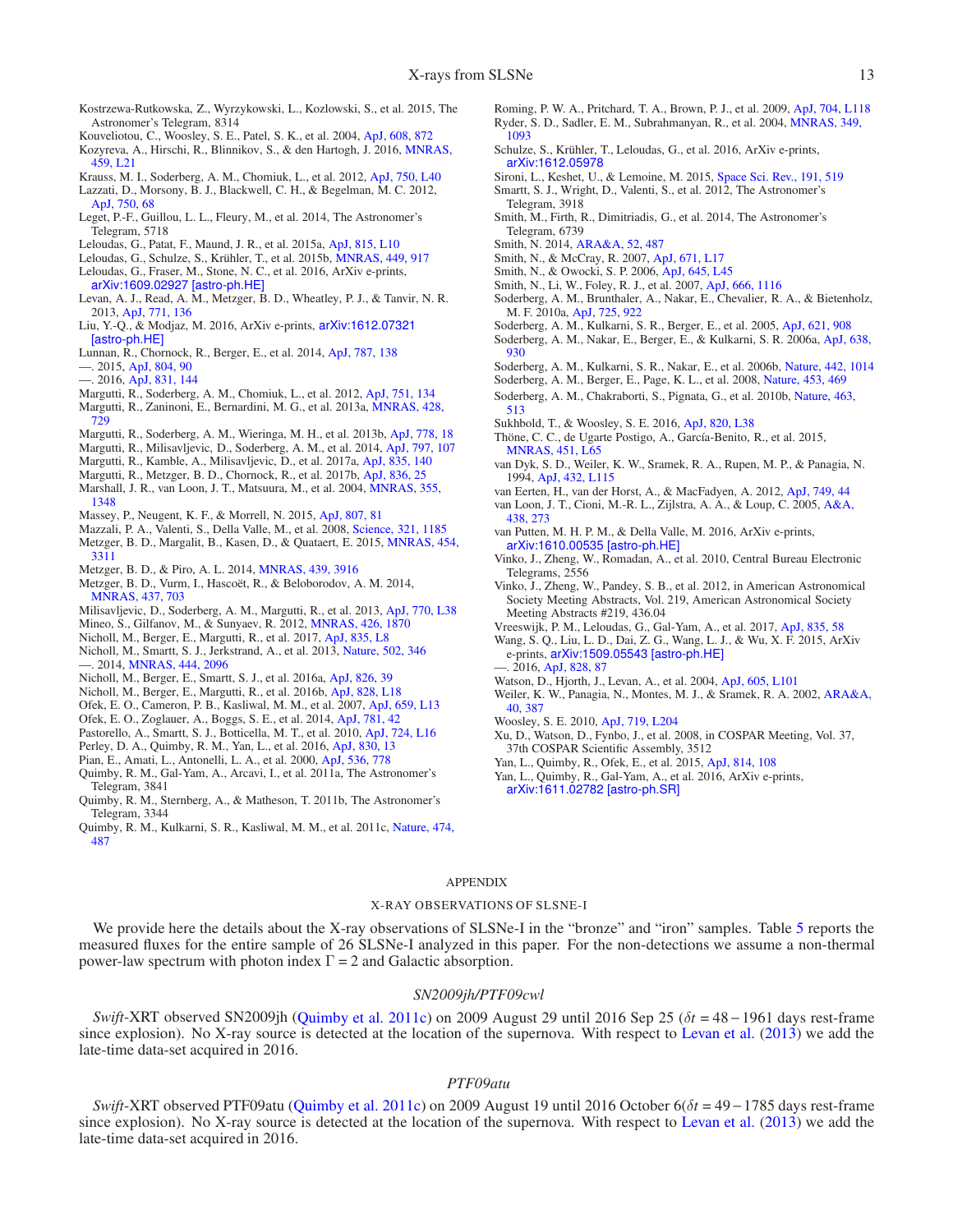# 14 Margutti

## *PTF09cnd*

*Swift*-XRT started observing PTF09cnd [\(Quimby et al. 2011c\)](#page-12-0) on 2014 August 8 until October 3 (δ*t* = 1487 − 1531 days rest-frame since explosion, exposure time of 26 ks). This data set has been presented by [Levan et al.](#page-12-15) [\(2013](#page-12-15)). The location of PTF09cnd was serendipitously observed by *Swift* between 2016 February 4 and September 23 (δ*t* = 1921 − 2104 days rest-frame since explosion, exposure time of 62 ks). No X-ray source is detected at the location of the supernova. XMM observed the location of PTF09cnd on 2014 August 8 (δ*t* = 1487 days rest-frame since explosion). The net exposure time is 27.7 ks (EPIC-pn data). No source is detected and we derive a  $3\sigma$  count-rate upper limit of  $1.5 \times 10^{-3}$  cs<sup>-1</sup> (0.3 -10 keV), which corresponds to an absorbed (unabsorbed) flux  $< 3.2 \times 10^{-15}$  erg s<sup>-1</sup>cm<sup>-2</sup> ( $< 3.4 \times 10^{-15}$  erg s<sup>-1</sup>cm<sup>-2</sup>).

# *PTF10aagc*

*Swift*-XRT observed PTF10aagc [\(Yan et al. 2015\)](#page-12-5) on 2010 Nov 08 (δ*t* = 79 days rest-frame since explosion). No X-ray source is detected at the location of the supernova.

## *SN2010md/PTF10hgi*

*Swift*-XRT started observing PTF10hgi [\(Inserra et al. 2013](#page-11-17)) on 2010 July 13 until 2010 July 18 (δ*t* = 61 − 66 days rest-frame since explosion). No X-ray source is detected at the location of the supernova as reported by [Levan et al.](#page-12-15) [\(2013\)](#page-12-15).

# *SN2010gx/CSS100313/PTF10cwr*

*Swift*-XRT started observing SN2010gx [\(Pastorello et al. 2010;](#page-12-66) [Quimby et al. 2011c;](#page-12-0) [Chen et al. 2013;](#page-11-36) [Inserra et al. 2013](#page-11-17); [Perley et al. 2016](#page-12-9)) on 2010 March 19 until 2012 May 14 (δ*t* = 19 − 659 days rest-frame since explosion). A portion of this data set has been presented by [Levan et al.](#page-12-15) [\(2013](#page-12-15)). Here we add the observations acquired in 2012. No X-ray source is detected at the location of the supernova.

#### *SN2010kd*

*Swift*-XRT started observing SN2010kd [\(Vinko et al. 2010,](#page-12-67) [2012\)](#page-12-26) on 2010 Nov 30 until 2016 June 21 (δ*t* = 120 − 1964 days rest-frame since explosion). With respect to [Levan et al.](#page-12-15) [\(2013](#page-12-15)), here we include late-time data acquired in 2014 and 2016. No X-ray source is detected at the location of the supernova.

# *SN2011ke/CSS110406/PTF11dij*

*Swift*-XRT started observing SN2011ke [\(Quimby et al. 2011b](#page-12-68); [Drake et al. 2013](#page-11-37); [Perley et al. 2016](#page-12-9)) on 2011 May 14 until 2012 April 12 ( $\delta t$  = 40 − 332 days rest-frame since explosion), as reported by [Levan et al.](#page-12-15) [\(2013](#page-12-15)). No X-ray source is detected at the location of the supernova.

The CXO serendipitously imaged the sky location of SN2011ke on August 28, 2015 ( $\delta t = 1411$  days rest-frame since explosion, exposure time of 56 ks) and on April 4, 2016 ( $\delta t = 1604$  days rest-frame since explosion, exposure time of 59 ks). These data are presented here for the first time. No X-ray source is detected at the location of SN2011ke and we infer a  $3\sigma$  count-rate upper limit  $< 5.4 \times 10^{-5}$  c s<sup>-1</sup> and  $< 5.1 \times 10^{-5}$  c s<sup>-1</sup> in the 0.5-8 keV energy band, for the first and second epoch, respectively. For a non-thermal power-law spectrum with index  $\Gamma = 2$  these results translate into unabsorbed 0.3-10 keV flux limits of <  $6.4 \times 10^{-16} \text{erg s}^{-1} \text{cm}^{-2}$  and  $< 6.0 \times 10^{-16} \text{erg s}^{-1} \text{cm}^{-2}$ .

#### *PS1-11bdn*

*Swift*-XRT started observing PS1-11bdn [\(Lunnan et al. 2014,](#page-12-7) [2015;](#page-12-69) [Schulze et al. 2016](#page-12-70)) on 2012 January 11 until 2012 January 28 (δ*t* = 28 − 35 days rest-frame since explosion). No X-ray source is detected at the location of the supernova.

# *PTF11rks/SN2011kg*

*Swift*-XRT started observing PTF11rks [\(Quimby et al. 2011a](#page-12-71); [Inserra et al. 2013;](#page-11-17) [Perley et al. 2016](#page-12-9)) on 2011 December 30 until 2012 January 15 (δ*t* = 11 − 25 days rest-frame since explosion), as reported by [Levan et al.](#page-12-15) [\(2013](#page-12-15)). No X-ray source is detected at the location of the supernova.

# *SN2012il/PS1-12fo/CSS120121*

*Swift*-XRT started observing SN2012il [\(Drake et al. 2012](#page-11-38); [Smartt et al. 2012;](#page-12-72) [Inserra et al. 2013](#page-11-17); [Lunnan et al. 2014\)](#page-12-7) on 2012 Feb 13 until 2016 June 25 ( $\delta t = 44 - 1400$  days rest-frame since explosion). No X-ray source is detected at the location of the supernova. With respect to [Levan et al.](#page-12-15)  $(2013)$  $(2013)$  we add here the 2016 data-set.

#### *DES15C3hav*

*Swift*-XRT started observing DES15C3hav [\(Challis et al. 2016](#page-11-21)) on 2016 June 12 until 2016 Sep 13 (δ*t* = 202 − 269 days restframe since explosion). No X-ray source is detected at the location of the supernova.

#### *iPTF13ehe*

*Swift*-XRT observed iPTF13ehe [\(Yan et al. 2015](#page-12-5)[,Wang et al. 2015](#page-12-29)) on 2014 December 23 (δ*t* = 385 days rest-frame since explosion). No X-ray source is detected at the location of the supernova.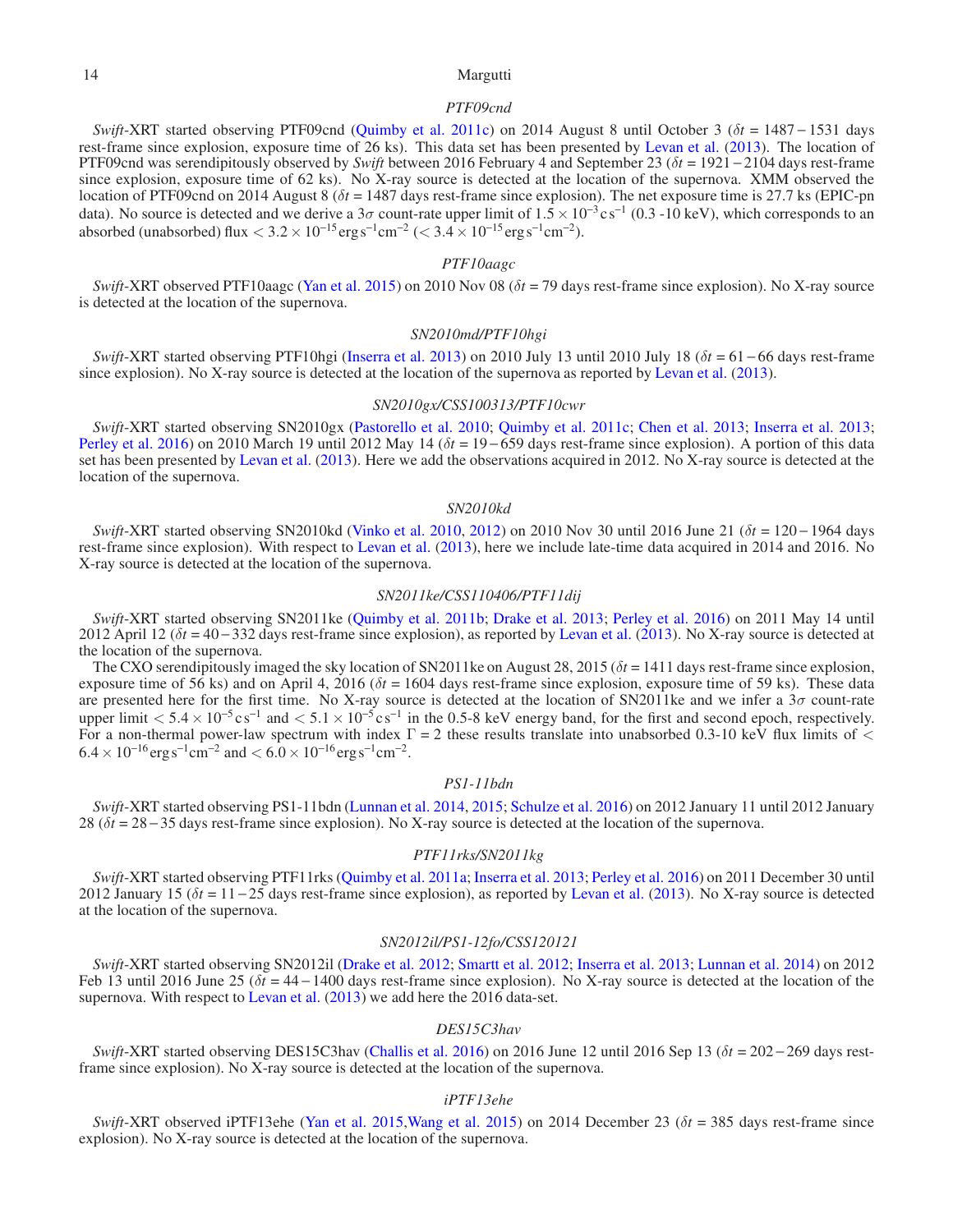# X-rays from SLSNe 15

# *LSQ14an*

*Swift*-XRT started observing LSQ14an [\(Leget et al. 2014;](#page-12-73) [Jerkstrand et al. 2016;](#page-11-18) [Inserra et al. 2017](#page-11-9)) on 2014 March 24 until 2014 December 8, with a final observation taken on 2016 August 8 (δ*t* = 196 − 949 days rest-frame since explosion). A portion of the data set has been presented in [Inserra et al.](#page-11-9) [\(2017\)](#page-11-9). Here we present the complete data set of X-ray observations available on LSQ14an.

# *LSQ14fxj*

*Swift*-XRT started observing LSQ14fxj [\(Smith et al. 2014;](#page-12-28) [Schulze et al. 2016](#page-12-70)) on 2014 October 29 until 2015 June 16 (δ*t* = 64 − 234 days rest-frame since explosion). No X-ray source is detected at the location of the supernova.

## *LSQ14mo*

*Swift*-XRT started observing LSQ14mo [\(Leloudas et al. 2015a](#page-12-27); [Chen et al. 2016\)](#page-11-5) on 2014 January 31, with a last observation taken on 2016 July 24 (δ*t* = 52−774 days rest frame since explosion). No X-ray source is detected at the location of the supernova.

## *CSS140925-005854*

*Swift*-XRT started observing CSS140925-005854 [\(Campbell et al. 2014;](#page-11-39) [Schulze et al. 2016](#page-12-70)) on 2014 October 11 until 2015 May 29 ( $δt$  = 29 − 186 days rest-frame since explosion). No X-ray source is detected at the location of the supernova.

## *DES15S2nr*

*Swift*-XRT started observing DES15S2nr [\(D'Andrea et al. 2015\)](#page-11-19) on 2015 September 25 until 2016 February 15m with another observation acquired on 2016 Sep 14 (δ*t* = 32 − 323 days res-frame since explosion). No X-ray source is detected at the location of the supernova.

# *OGLE15qz*

*Swift*-XRT observed OGLE15qz [\(Kangas et al. 2015;](#page-11-40) [Kostrzewa-Rutkowska et al. 2015](#page-12-74)) on 2015 November 25 (δ*t* = 54 days rest-frame since explosion). No X-ray source is detected at the location of the supernova.

# *OGLE15sd*

*Swift*-XRT started observing OGLE15sd [\(Baumont et al. 2015\)](#page-11-41) on 2015 December 8 until 2015 December 9 (δ*t* = 34 − 212 days rest-frame since explosion). No X-ray source is detected at the location of the supernova.

# *PS16aqv*

*Swift*-XRT started observing PS16aqv [\(Chornock et al. 2016](#page-11-42)) on 2016 March 9 until 2016 June 10 (δ*t* = 53−131 days rest-frame since explosion). No X-ray source is detected at the location of the supernova.

# *PS16op*

<span id="page-14-0"></span>*Swift*-XRT observed PS16op [\(Dimitriadis et al. 2016\)](#page-11-22) on 2016 January 20 (δ*t* = 57 days rest-frame since explosion). No X-ray source is detected at the location of the supernova.

TABLE 5

| TADLE J<br>X-RAY OBSERVATIONS OF SLSNE-I |                      |                     |                                                                               |                   |  |  |  |
|------------------------------------------|----------------------|---------------------|-------------------------------------------------------------------------------|-------------------|--|--|--|
| <b>SN</b>                                | $t_{START}$<br>(MJD) | $t_{STOP}$<br>(MJD) | Unabsorbed Flux (0.3-10 keV)<br>$(10^{-14} \text{erg s}^{-1} \text{cm}^{-2})$ | Instrument        |  |  |  |
| SCP06F6                                  | 53949                | 53949               | 13.                                                                           | XMM <sup>16</sup> |  |  |  |
|                                          | 54043                | 54043               | < 1.40                                                                        | Chandra           |  |  |  |
| PTF09atu                                 | 55062.188            | 55062.328           | < 14.50                                                                       | Swift-XRT         |  |  |  |
|                                          | 57667.055            | 57667.055           | < 89.37                                                                       | Swift-XRT         |  |  |  |
| PTF09cnd                                 | 55061.883            | 55062.000           | < 12.02                                                                       | Swift-XRT         |  |  |  |
|                                          | 55065.828            | 55065.945           | < 12.35                                                                       | Swift-XRT         |  |  |  |
|                                          | 55069.016            | 55069.289           | < 14.47                                                                       | Swift-XRT         |  |  |  |
|                                          | 55073.637            | 55073.777           | < 12.43                                                                       | Swift-XRT         |  |  |  |
|                                          | 55077.312            | 55077.594           | < 17.12                                                                       | Swift-XRT         |  |  |  |
|                                          | 55084.012            | 55084.887           | < 13.73                                                                       | Swift-XRT         |  |  |  |
|                                          | 55097.812            | 55097.945           | < 25.94                                                                       | Swift-XRT         |  |  |  |
|                                          | 55107.375            | 55107.453           | < 22.40                                                                       | Swift-XRT         |  |  |  |
|                                          | 57422.016            | 57422.766           | < 57.30                                                                       | Swift-XRT         |  |  |  |
|                                          | 57426.078            | 57426.406           | < 41.68                                                                       | Swift-XRT         |  |  |  |
|                                          | 57435.129            | 57435.934           | < 173.40                                                                      | Swift-XRT         |  |  |  |
|                                          | 57450.680            | 57450.820           | < 32.82                                                                       | Swift-XRT         |  |  |  |
|                                          | 57456.250            | 57456.266           | < 167.44                                                                      | Swift-XRT         |  |  |  |
|                                          | 57463.633            | 57463.977           | < 37.95                                                                       | Swift-XRT         |  |  |  |
|                                          | 57520.109            | 57520.266           | < 29.88                                                                       | Swift-XRT         |  |  |  |
|                                          | 57562.781            | 57562.930           | < 21.62                                                                       | Swift-XRT         |  |  |  |

<span id="page-14-1"></span><sup>16</sup> From [Levan et al.](#page-12-15) [\(2013](#page-12-15)).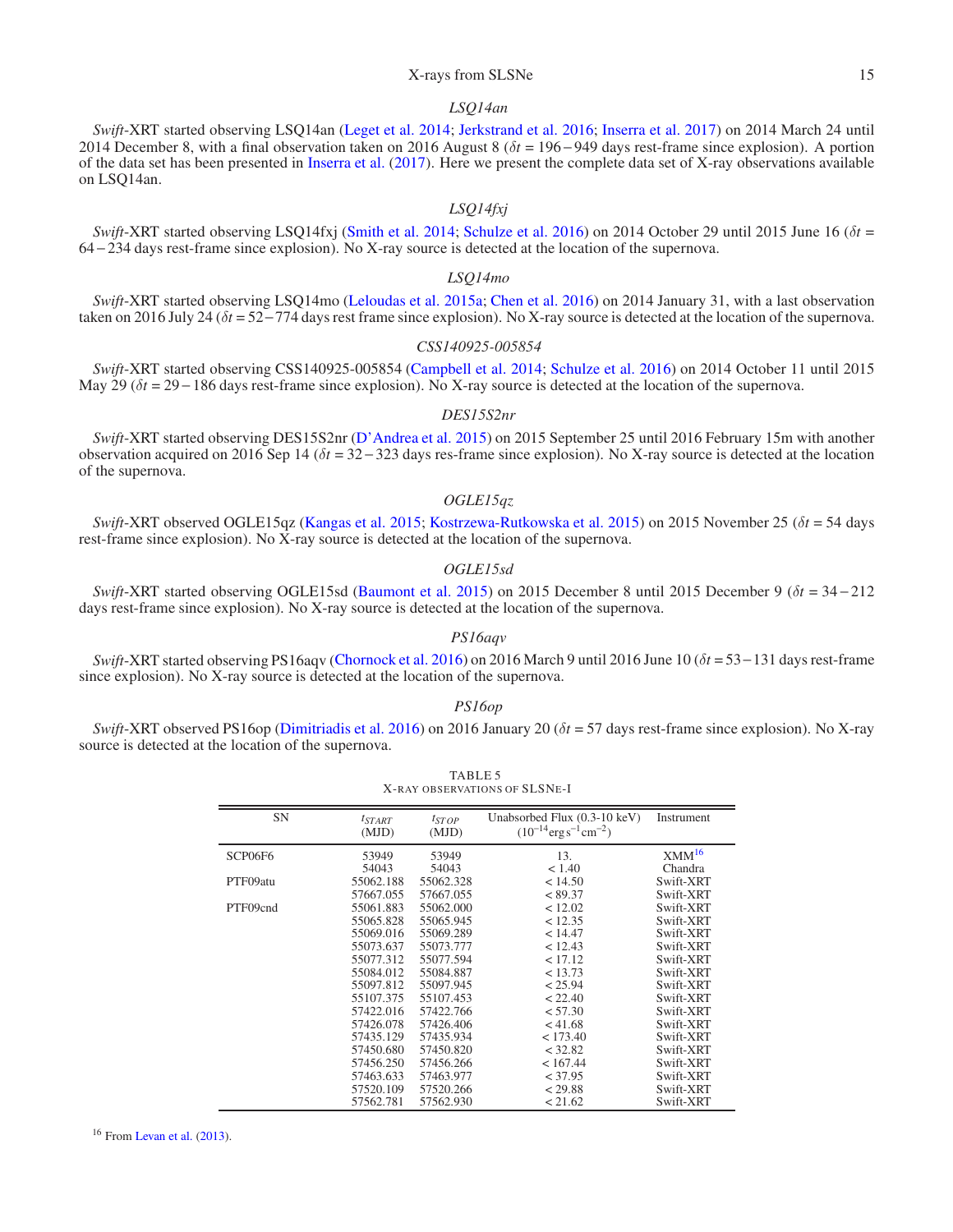TABLE 5 — *Continued*

| SΝ                    | $t_{STAT}$             | $t_{STOP}$             | Unabsorbed Flux (0.3-10 keV)                  | Instrument             |
|-----------------------|------------------------|------------------------|-----------------------------------------------|------------------------|
|                       | (MJD)                  | (MJD)                  | $(10^{-14} \text{erg s}^{-1} \text{cm}^{-2})$ |                        |
|                       | 57565.641              | 57565.781              | < 104.19                                      | Swift-XRT              |
|                       | 57568.098              | 57568.309              | < 16.07                                       | Swift-XRT              |
|                       | 57575.074              | 57575.418              | < 11.76                                       | Swift-XRT              |
|                       | 57590.371<br>57653.570 | 57590.793<br>57653.977 | < 9.41<br>< 10.31                             | Swift-XRT<br>Swift-XRT |
|                       | 57654.562              | 57654.906              | < 10.42                                       | Swift-XRT              |
|                       | 56877.875              | 56878.250              | < 0.34                                        | XMM                    |
| SN2009jh/PTF09cwl     | 55072.574              | 55072.652              | < 12.88                                       | Swift-XRT              |
|                       | 57641.000              | 57641.016              | < 55.08                                       | Swift-XRT              |
|                       | 57643.477<br>57656.555 | 57643.477<br>57656.570 | < 211.95<br>< 55.45                           | Swift-XRT<br>Swift-XRT |
| PTF10aagc             | 55508.016              | 55508.094              | < 15.99                                       | Swift-XRT              |
| SN2010gx              | 55274.141              | 55274.281              | < 13.61                                       | Swift-XRT              |
|                       | 55275.672              | 55275.688              | <62.42                                        | Swift-XRT              |
|                       | 55280.570              | 55280.648              | < 32.07                                       | Swift-XRT              |
|                       | 55286.203<br>55294.086 | 55286.469<br>55294.430 | < 33.74<br>< 27.03                            | Swift-XRT<br>Swift-XRT |
|                       | 55302.512              | 55302.590              | < 31.56                                       | Swift-XRT              |
|                       | 55309.617              | 55309.633              | < 32.22                                       | Swift-XRT              |
|                       | 55318.578              | 55318.656              | < 19.97                                       | Swift-XRT              |
|                       | 56055.809              | 56055.887              | < 24.77                                       | Swift-XRT              |
|                       | 56060.750              | 56061.297              | < 35.85                                       | Swift-XRT              |
| SN2010kd              | 55530.133<br>55530.914 | 55530.195<br>55530.930 | < 32.89<br>< 45.20                            | Swift-XRT<br>Swift-XRT |
|                       | 55546.297              | 55546.383              | < 13.49                                       | Swift-XRT              |
|                       | 55549.047              | 55549.133              | < 18.50                                       | Swift-XRT              |
|                       | 55552.387              | 55552.535              | < 14.20                                       | Swift-XRT              |
|                       | 55555.812              | 55555.953              | < 12.21                                       | Swift-XRT              |
|                       | 56980.895<br>56982.914 | 56980.910<br>56982.914 | < 67.81<br>< 187.60                           | Swift-XRT<br>Swift-XRT |
|                       | 56985.430              | 56985.906              | < 28.37                                       | Swift-XRT              |
|                       | 56987.027              | 56988.973              | < 29.46                                       | Swift-XRT              |
|                       | 57388.781              | 57388.984              | < 42.94                                       | Swift-XRT              |
|                       | 57392.109              | 57392.781              | < 22.15                                       | Swift-XRT              |
|                       | 57396.367<br>57413.969 | 57396.836<br>57413.969 | < 20.91<br>< 207.18                           | Swift-XRT<br>Swift-XRT |
|                       | 57469.016              | 57470.000              | < 18.83                                       | Swift-XRT              |
|                       | 57475.844              | 57475.844              | < 204.92                                      | Swift-XRT              |
|                       | 57478.109              | 57478.109              | < 247.12                                      | Swift-XRT              |
|                       | 57479.164              | 57479.164              | < 171.40                                      | Swift-XRT              |
|                       | 57489.023<br>57497.000 | 57489.820<br>57497.000 | < 125.06<br>< 93.42                           | Swift-XRT<br>Swift-XRT |
|                       | 57498.590              | 57498.590              | < 220.37                                      | Swift-XRT              |
|                       | 57523.902              | 57523.910              | < 103.97                                      | Swift-XRT              |
|                       | 57525.906              | 57525.906              | < 168.76                                      | Swift-XRT              |
|                       | 57533.000              | 57533.000              | < 260.30                                      | Swift-XRT              |
| SN2010md/PTF10hgi     | 57560.129              | 57560.996              | < 21.92                                       | Swift-XRT<br>Swift-XRT |
|                       | 55390.754<br>55395.219 | 55390.824<br>55395.297 | < 28.96<br>< 16.37                            | Swift-XRT              |
| SN <sub>2011</sub> ke | 55695.234              | 55695.312              | < 19.56                                       | Swift-XRT              |
|                       | 55711.633              | 55712.039              | < 9.83                                        | Swift-XRT              |
|                       | 55718.668              | 55718.738              | < 40.49                                       | Swift-XRT              |
|                       | 55719.121<br>55720.195 | 55719.887<br>55720.211 | < 22.74<br>< 28.12                            | Swift-XRT<br>Swift-XRT |
|                       | 55994.992              | 55994.992              | < 1106.19                                     | Swift-XRT              |
|                       | 55997.070              | 55998.070              | < 46.63                                       | Swift-XRT              |
|                       | 56000.152              | 56000.746              | < 110.62                                      | Swift-XRT              |
|                       | 56004.945              | 56004.961              | < 57.84                                       | Swift-XRT              |
|                       | 56008.445              | 56008.445              | < 118.21                                      | Swift-XRT              |
|                       | 56017.109<br>56020.449 | 56017.117<br>56020.457 | < 104.83<br>< 88.93                           | Swift-XRT<br>Swift-XRT |
|                       | 56029.555              | 56029.555              | < 354.63                                      | Swift-XRT              |
|                       | 57481.375              | 57482.078              | < 0.06                                        | Chandra                |
|                       | 57262.688              | 57263.375              | < 0.06                                        | Chandra                |
| PS1-11bdn             | 55937.477              | 55937.758              | < 8.46                                        | Swift-XRT              |
|                       | 55950.359<br>55953.258 | 55950.656              | < 11.36                                       | Swift-XRT<br>Swift-XRT |
| PTF11rks              | 55925.223              | 55954.320<br>55925.301 | < 18.02<br>< 34.22                            | Swift-XRT              |
|                       | 55927.055              | 55927.367              | < 11.94                                       | Swift-XRT              |
|                       | 55931.312              | 55931.938              | < 15.17                                       | Swift-XRT              |
|                       | 55936.203              | 55936.750              | < 8.83                                        | Swift-XRT              |
|                       | 55941.000              | 55941.562              | < 11.41                                       | Swift-XRT              |
|                       |                        |                        | < 17.56                                       | Swift-XRT              |
| PTF12dam              | 56069.836              | 56069.977              |                                               |                        |
|                       | 56077.062<br>56085.156 | 56077.547<br>56085.234 | < 20.73<br>< 43.10                            | Swift-XRT<br>Swift-XRT |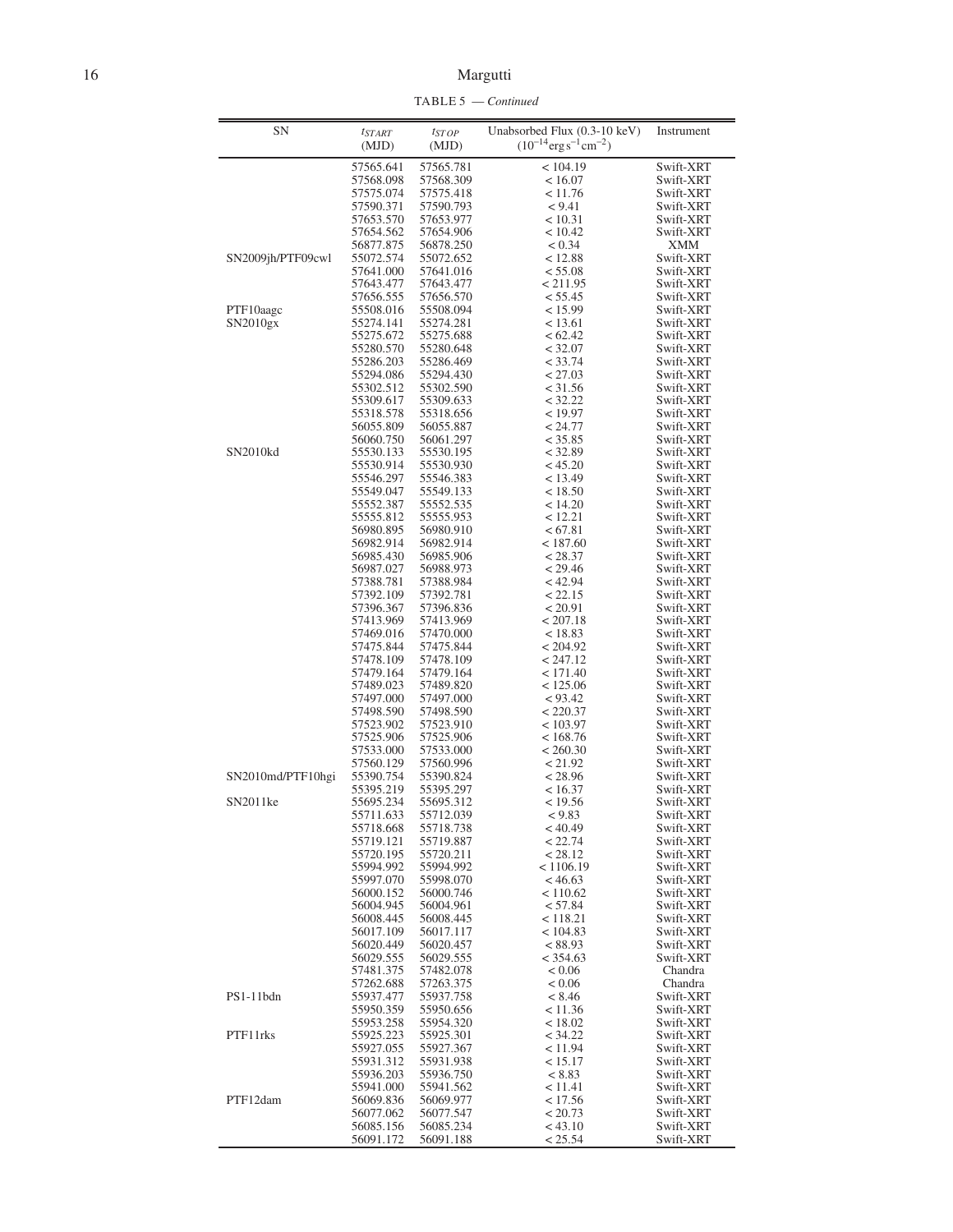TABLE 5 — *Continued*

| SN                | $t_{STAT}$             | $t_{STOP}$             | Unabsorbed Flux (0.3-10 keV)<br>$(10^{-14} \text{erg s}^{-1} \text{cm}^{-2})$ | Instrument               |
|-------------------|------------------------|------------------------|-------------------------------------------------------------------------------|--------------------------|
|                   | (MJD)                  | (MJD)                  |                                                                               |                          |
|                   | 56098.004              | 56098.066              | < 23.20                                                                       | Swift-XRT                |
|                   | 56105.398              | 56105.742              | < 44.54                                                                       | Swift-XRT<br>Swift-XRT   |
|                   | 56106.930<br>56112.145 | 56106.945<br>56112.223 | < 45.62<br>< 52.08                                                            | Swift-XRT                |
|                   | 56119.703              | 56119.781              | < 16.38                                                                       | Swift-XRT                |
|                   | 56126.320              | 56126.336              | < 38.08                                                                       | Swift-XRT                |
|                   | 56990.820              | 56990.836              | < 28.84                                                                       | Swift-XRT                |
|                   | 57006.137              | 57006.473              | < 39.15                                                                       | Swift-XRT                |
|                   | 57008.203              | 57008.812              | < 43.46                                                                       | Swift-XRT<br>Swift-XRT   |
|                   | 57017.992<br>56089.832 | 57018.266<br>56097.293 | < 35.63<br>$0.07 \pm 0.03$                                                    | Chandra                  |
| SN2012il/PS1-12fo | 55970.703              | 55970.734              | < 23.48                                                                       | Swift-XRT                |
|                   | 55970.992              | 55971.133              | < 30.80                                                                       | Swift-XRT                |
|                   | 57396.363              | 57396.363              | < 343.90                                                                      | Swift-XRT                |
|                   | 57442.691              | 57442.887              | < 102.68                                                                      | Swift-XRT                |
|                   | 57443.023<br>57444.270 | 57443.023<br>57444.270 | $<$ 339.37<br>< 562.48                                                        | Swift-XRT<br>Swift-XRT   |
|                   | 57461.414              | 57461.414              | < 777.65                                                                      | Swift-XRT                |
|                   | 57469.656              | 57469.656              | < 1468.47                                                                     | Swift-XRT                |
|                   | 57478.430              | 57478.430              | < 278.60                                                                      | Swift-XRT                |
|                   | 57479.094              | 57480.094              | < 91.73                                                                       | Swift-XRT                |
|                   | 57519.977              | 57519.977              | $<$ 426.58                                                                    | Swift-XRT                |
|                   | 57531.602<br>57558.855 | 57531.875<br>57559.793 | < 26.46<br>< 26.16                                                            | Swift-XRT<br>Swift-XRT   |
|                   | 57563.703              | 57564.641              | < 30.80                                                                       | Swift-XRT                |
| iPTF13ehe         | 57014.238              | 57014.832              | < 8.61                                                                        | Swift-XRT                |
| CSS140925-005854  | 56941.695              | 56941.914              | < 9.72                                                                        | Swift-XRT                |
|                   | 56942.289              | 56942.438              | < 15.10                                                                       | Swift-XRT                |
|                   | 56995.039              | 56995.930              | < 6.30                                                                        | Swift-XRT                |
|                   | 57032.059<br>57171.008 | 57032.480<br>57171.484 | < 5.98<br>< 7.09                                                              | Swift-XRT<br>Swift-XRT   |
| LSQ14an           | 56740.516              | 56740.938              | < 8.13                                                                        | Swift-XRT                |
|                   | 56839.305              | 56839.570              | < 39.80                                                                       | Swift-XRT                |
|                   | 56841.031              | 56841.906              | < 9.50                                                                        | Swift-XRT                |
|                   | 56842.172              | 56842.781              | < 26.84                                                                       | Swift-XRT                |
|                   | 56846.840<br>56862.039 | 56846.848<br>56862.039 | < 65.91<br>< 156.22                                                           | Swift-XRT<br>Swift-XRT   |
|                   | 56868.172              | 56868.172              | < 141.67                                                                      | Swift-XRT                |
|                   | 56998.742              | 56999.211              | < 6.21                                                                        | Swift-XRT                |
|                   | 57616.012              | 57616.488              | < 6.55                                                                        | Swift-XRT                |
| LSQ14fxj          | 56959.477              | 56959.492              | < 47.59                                                                       | Swift-XRT                |
|                   | 56960.156              | 56960.172              | < 70.61<br>< 39.40                                                            | Swift-XRT<br>Swift-XRT   |
|                   | 56962.812<br>56964.539 | 56962.828<br>56964.555 | < 28.48                                                                       | Swift-XRT                |
|                   | 56966.070              | 56966.086              | < 42.13                                                                       | Swift-XRT                |
|                   | 56997.109              | 56998.000              | < 5.27                                                                        | Swift-XRT                |
|                   | 57033.000              | 57034.406              | < 10.73                                                                       | Swift-XRT                |
|                   | 57036.523              | 57036.930              | < 16.23                                                                       | Swift-XRT                |
|                   | 57039.527<br>57051.969 | 57039.668<br>57051.969 | < 61.25<br>$<$ 440.81                                                         | Swift-XRT<br>Swift-XRT   |
|                   | 57055.383              | 57055.383              | < 252.78                                                                      | Swift-XRT                |
|                   | 57189.172              | 57189.992              | < 4.76                                                                        | Swift-XRT                |
| LSQ14mo           | 56688.758              | 56690.039              | < 32.72                                                                       | Swift-XRT                |
|                   | 56692.023              | 56692.039              | < 53.38                                                                       | Swift-XRT                |
|                   | 56693.039<br>56697.961 | 56693.055<br>56697.977 | < 55.55<br>< 49.91                                                            | Swift-XRT<br>Swift-XRT   |
|                   | 56699.711              | 56699.727              | < 63.80                                                                       | Swift-XRT                |
|                   | 56754.113              | 56754.676              | < 4.51                                                                        | Swift-XRT                |
|                   | 56836.836              | 56836.852              | < 57.29                                                                       | Swift-XRT                |
|                   | 56837.098              | 56838.371              | < 14.19                                                                       | Swift-XRT                |
|                   | 56839.023              | 56839.977              | < 18.18                                                                       | Swift-XRT                |
|                   | 56846.293<br>56953.039 | 56846.371<br>56953.586 | < 22.74<br>< 19.53                                                            | Swift-XRT<br>Swift-XRT   |
|                   | 57052.594              | 57054.000              | < 8.59                                                                        | Swift-XRT                |
|                   | 57054.398              | 57055.742              | < 22.96                                                                       | Swift-XRT                |
|                   | 57063.781              | 57063.789              | < 78.55                                                                       | Swift-XRT                |
|                   | 57586.496              | 57586.496              | < 442.68                                                                      | Swift-XRT                |
|                   | 57593.207              | 57593.355              | < 22.96                                                                       | Swift-XRT                |
| $PS1-14bj$        | 56817.145<br>56968.219 | 56817.590<br>56968.625 | < 1.96<br>< 0.33                                                              | <b>XMM</b><br><b>XMM</b> |
| DES15C3hav        | 57551.984              | 57552.453              | < 7.81                                                                        | Swift-XRT                |
|                   | 57555.062              | 57555.391              | < 22.96                                                                       | Swift-XRT                |
|                   | 57644.625              | 57644.773              | < 11.87                                                                       | Swift-XRT                |
| DES15S2nr         | 57290.133              | 57290.148              | < 33.39                                                                       | Swift-XRT                |
|                   | 57290.555              | 57290.555              | < 111.70                                                                      | Swift-XRT                |
|                   | 57291.328              | 57291.406              | < 15.69                                                                       | Swift-XRT                |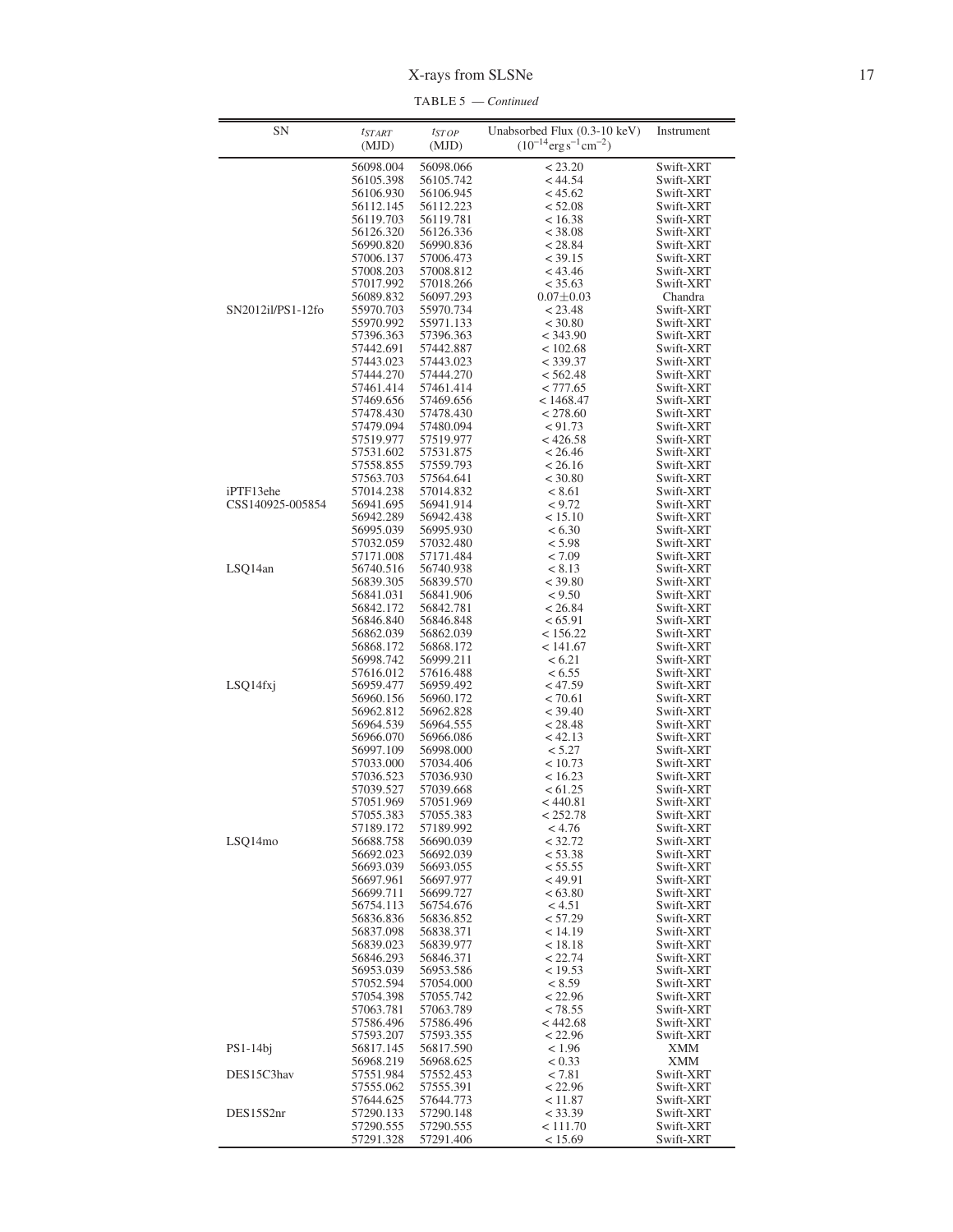TABLE 5 — *Continued*

| <b>SN</b>         | $t_{START}$            | $t_{STOP}$             | Unabsorbed Flux (0.3-10 keV)                  | Instrument              |
|-------------------|------------------------|------------------------|-----------------------------------------------|-------------------------|
|                   | (MJD)                  | (MJD)                  | $(10^{-14} \text{erg s}^{-1} \text{cm}^{-2})$ |                         |
|                   | 57293.461              | 57294.000              | < 12.48                                       | Swift-XRT               |
|                   | 57298.133              | 57299.000              | < 11.71                                       | Swift-XRT               |
|                   | 57303.703<br>57308.035 | 57303.984<br>57308.691 | < 12.68<br>< 7.27                             | Swift-XRT<br>Swift-XRT  |
|                   | 57334.172              | 57334.172              | $<$ 337.41                                    | Swift-XRT               |
|                   | 57336.359              | 57336.969              | < 4.83                                        | Swift-XRT               |
|                   | 57433.484              | 57433.953              | < 7.65                                        | Swift-XRT               |
|                   | 57645.023              | 57645.227              | < 9.82                                        | Swift-XRT               |
| OGLE15qz          | 57351.859              | 57351.922              | <62.99                                        | Swift-XRT<br>Swift-XRT  |
| OGLE15sd          | 57364.891<br>57364.953 | 57364.930<br>57365.062 | < 619.08<br>< 56.75                           | Swift-XRT               |
| SN2015bn/PS15ae   | 57072.289              | 57072.508              | < 6.68                                        | Swift-XRT               |
|                   | 57073.562              | 57074.781              | < 13.44                                       | Swift-XRT               |
|                   | 57075.352              | 57076.977              | < 65.29                                       | Swift-XRT               |
|                   | 57078.289              | 57078.367              | < 27.40                                       | Swift-XRT               |
|                   | 57080.484<br>57082.277 | 57080.562<br>57083.957 | $<$ 31.44<br>< 32.08                          | Swift-XRT<br>Swift-XRT  |
|                   | 57084.344              | 57084.359              | < 25.66                                       | Swift-XRT               |
|                   | 57089.938              | 57090.016              | < 30.98                                       | Swift-XRT               |
|                   | 57090.402              | 57090.551              | < 15.02                                       | Swift-XRT               |
|                   | 57093.594              | 57093.938              | < 25.59                                       | Swift-XRT               |
|                   | 57098.984              | 57099.000              | < 47.93                                       | Swift-XRT               |
|                   | 57100.984              | 57100.984              | < 2411.59                                     | Swift-XRT               |
|                   | 57102.578<br>57106.836 | 57102.719<br>57106.914 | < 30.57<br>< 35.63                            | Swift-XRT<br>Swift-XRT  |
|                   | 57110.695              | 57110.695              | < 110.20                                      | Swift-XRT               |
|                   | 57111.430              | 57111.578              | < 15.17                                       | Swift-XRT               |
|                   | 57118.352              | 57118.500              | < 30.49                                       | Swift-XRT               |
|                   | 57120.750              | 57120.891              | < 22.87                                       | Swift-XRT               |
|                   | 57122.008              | 57122.148              | < 48.68                                       | Swift-XRT               |
|                   | 57122.281<br>57128.594 | 57123.289<br>57128.672 | < 14.57<br>< 16.11                            | Swift-XRT<br>Swift-XRT  |
|                   | 57131.254              | 57131.801              | < 43.78                                       | Swift-XRT               |
|                   | 57131.258              | 57131.812              | < 8.57                                        | Swift-XRT               |
|                   | 57136.312              | 57136.320              | < 48.68                                       | Swift-XRT               |
|                   | 57144.305              | 57144.648              | < 14.87                                       | Swift-XRT               |
|                   | 57151.152              | 57151.230              | < 13.93                                       | Swift-XRT               |
|                   | 57160.594<br>57166.250 | 57160.672<br>57166.453 | < 18.12<br>< 15.47                            | Swift-XRT<br>Swift-XRT  |
|                   | 57172.375              | 57172.453              | < 19.21                                       | Swift-XRT               |
|                   | 57185.141              | 57185.281              | < 12.00                                       | Swift-XRT               |
|                   | 57206.758              | 57206.906              | < 17.66                                       | Swift-XRT               |
|                   | 57231.367              | 57231.430              | < 26.15                                       | Swift-XRT               |
|                   | 57232.297<br>57330.652 | 57232.453<br>57330.793 | < 10.98<br>< 28.42                            | Swift-XRT<br>Swift-XRT  |
|                   | 57335.781              | 57335.797              | < 28.76                                       | Swift-XRT               |
|                   | 57357.648              | 57357.805              | < 20.15                                       | Swift-XRT               |
|                   | 57390.031              | 57390.648              | < 6.19                                        | Swift-XRT               |
|                   | 57449.070              | 57449.930              | < 17.47                                       | Swift-XRT               |
|                   | 57450.320              | 57450.867              | < 30.42                                       | Swift-XRT               |
|                   | 57455.504<br>57456.766 | 57455.574<br>57456.766 | < 58.12<br>< 223.42                           | Swift-XRT<br>Swift-XRT  |
|                   | 57457.359              | 57457.375              | < 38.87                                       | Swift-XRT               |
|                   | 57572.016              | 57572.086              | < 28.15                                       | Swift-XRT               |
|                   | 57573.215              | 57574.215              | < 11.06                                       | Swift-XRT               |
|                   | 57576.141              | 57576.336              | < 75.48                                       | Swift-XRT               |
|                   | 57580.852              | 57580.930              | < 26.38                                       | Swift-XRT               |
|                   | 57582.246<br>57584.633 | 57582.715<br>57584.836 | < 23.89<br>< 30.38                            | Swift-XRT<br>Swift-XRT  |
|                   | 57586.633              | 57586.836              | < 29.63                                       | Swift-XRT               |
|                   | 57588.227              | 57588.227              | < 95.10                                       | Swift-XRT               |
|                   | 57590.023              | 57590.227              | < 28.23                                       | Swift-XRT               |
|                   | 57591.348              | 57592.355              | < 19.17                                       | Swift-XRT               |
|                   | 57174.250              | 57174.547              | < 0.98                                        | <b>XMM</b>              |
| PS16op            | 57374.953<br>57407.062 | 57375.250<br>57407.594 | < 0.53<br>< 13.55                             | <b>XMM</b><br>Swift-XRT |
| SN2016ard/PS16aqv | 57456.320              | 57456.523              | < 8.53                                        | Swift-XRT               |
|                   | 57460.578              | 57460.922              | < 14.08                                       | Swift-XRT               |
|                   | 57464.559              | 57464.965              | < 10.55                                       | Swift-XRT               |
|                   | 57467.953              | 57468.891              | < 9.40                                        | Swift-XRT               |
|                   | 57471.016              | 57471.141              | < 21.42                                       | Swift-XRT               |
|                   | 57476.062              | 57476.992              | < 13.37                                       | Swift-XRT               |
|                   | 57477.109<br>57480.500 | 57477.797<br>57480.719 | < 37.29<br>< 10.08                            | Swift-XRT<br>Swift-XRT  |
|                   | 57484.621              | 57484.902              | < 9.04                                        | Swift-XRT               |
|                   |                        |                        |                                               |                         |